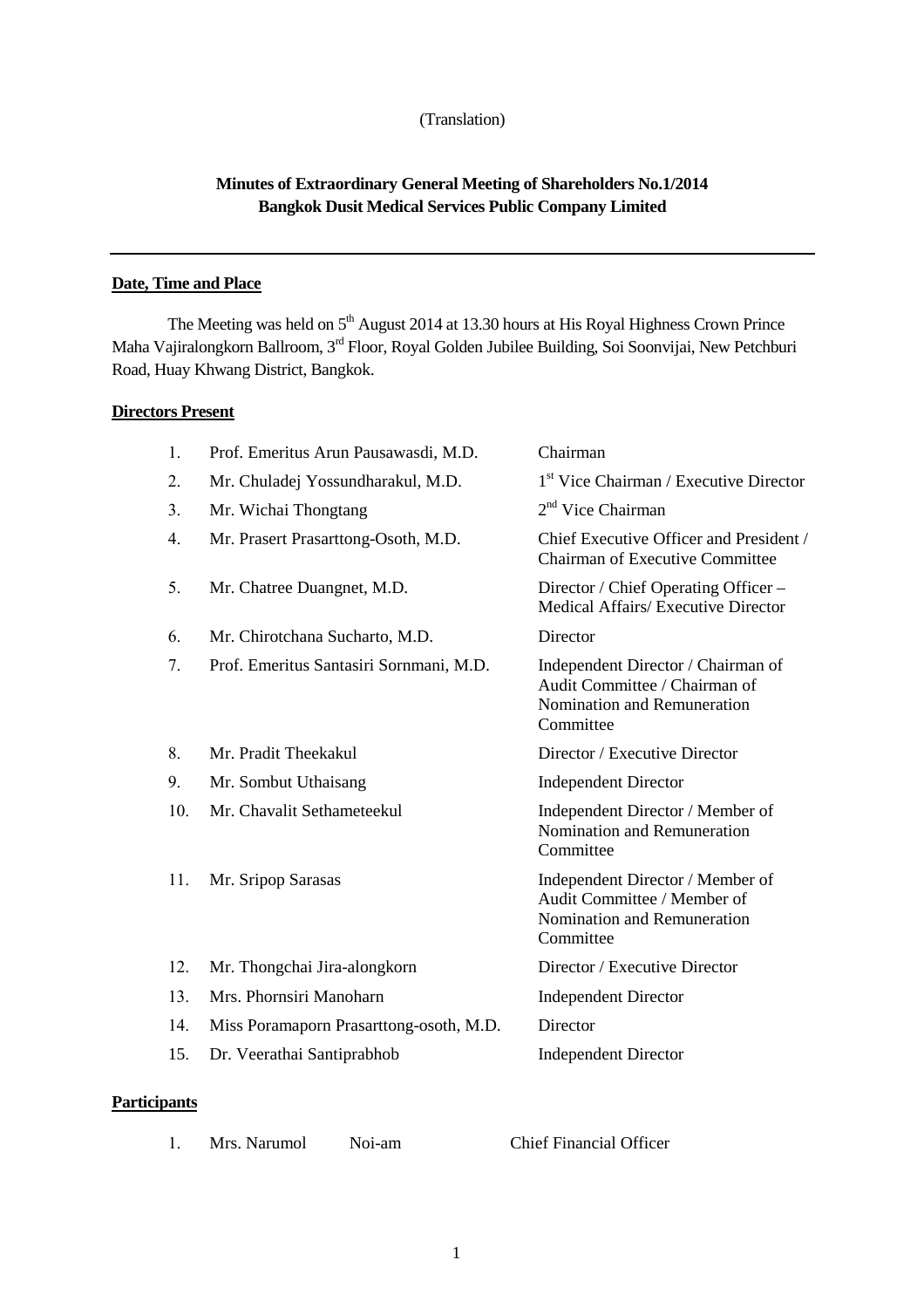|    | Ms. Nisa    | Laohasomboon  | <b>Assistant Chief Finance Officer</b>            |
|----|-------------|---------------|---------------------------------------------------|
| 3  | Ms. Kessara | Wongsekate    | Assistant Vice President and Company<br>Secretary |
| 4. | Ms. Supatai | Chungchareon  | <b>Assistant Vice President</b>                   |
|    | Ms. Wannapa | Pawavech      | Corporate Accounting Director                     |
| 6. | Ms. Ajaya   | Intaraprasong | <b>Finance Director</b>                           |

#### **Legal Counsel: Weerawong, Chinnavat & Peangpanor Limited**

| Mr. Weerawong | Chittmittrapap | Chairman |
|---------------|----------------|----------|
|               |                |          |

2. Ms. Veeranuch Thammavaranucupt Partner

## **Financial Advisor: Phatra Securities Public Company Limited**

| Mr. Trairak   | Tengtrirat | Managing Director and Head of Investment<br>Banking and Capital Markets Group |
|---------------|------------|-------------------------------------------------------------------------------|
| Mr. Supachoke | Supabundit | <b>Assistant Managing Director</b>                                            |

## **Financial Advisor: Siam Commercial Bank Public Company Limited**

| $\mathbf{1}$ | Ms. Vorada | <b>Thangsurbkul</b> |  | First Executive Vice President Head of<br><b>Investment Banking Division 2</b> |  |
|--------------|------------|---------------------|--|--------------------------------------------------------------------------------|--|
| 2.           | Mr. Nipat  | Wattanatittan       |  | Senior Vice President, Sector Head<br><b>Investment Banking Division</b>       |  |

# **Preliminary proceedings**

Prof. Emeritus Arun Pausawasdi, M.D., Chairman of the Board of Directors and Chairman of the Meeting, stated that there were 1,206 shareholders present in person and by proxy, holding a total of 9,726,383,790 shares, representing 62.79 percent of the Company's total shares sold, thus constituting a quorum.

The Chairman introduced the Company's directors, management and the representatives of the financial advisors and the legal counsel.

The Company Secretary then advised the Meeting with respect to the following voting procedures:

- 1) With respect to voting in the Meeting, each shareholder entitled to vote according to the number of shares held by such shareholder, on the basis of one share per one vote.
- 2) In order to expedite voting procedures for each agenda item, the Company will ask the Meeting attendees whether there are any negative or abstaining votes for such agenda item. If any shareholder wishes to vote against the agenda item or abstain from voting, such shareholder shall cast his/her vote in the voting ballots by checking disapprove  $\sigma$  abstain, then signing his/her name to the voting ballot, and then raising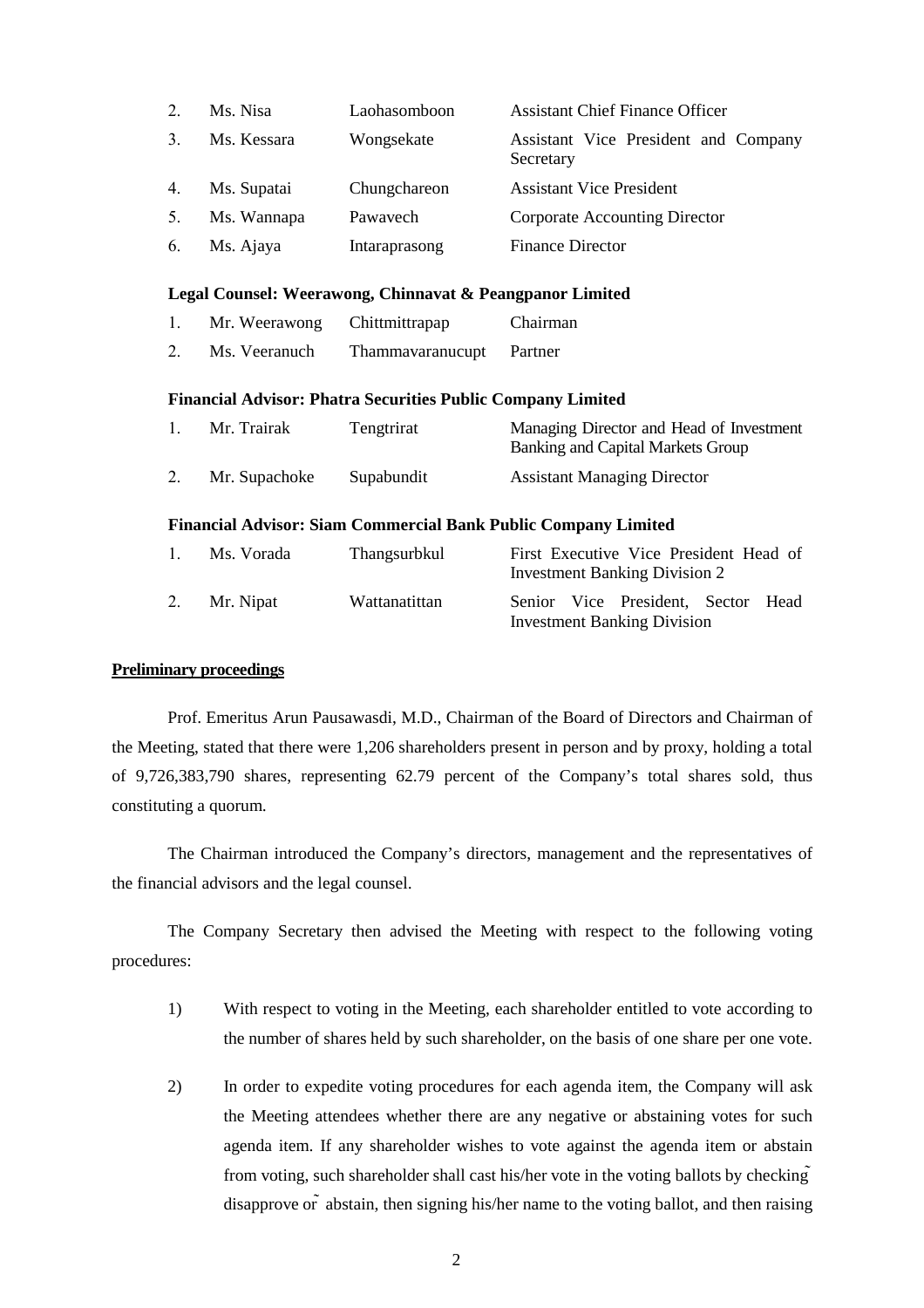his/her hand so that the voting ballots will be collected for further counting. In counting the votes for these agenda items, the Company will set-off the votes against the agenda item and the abstaining votes against all the votes cast. The remainder shall be the votes in favor of the agenda item.

 All shareholders and proxies were requested to sign all voting ballots prior to returning them to the staff.

3) Where more than one mark appears in the ballot; or conflicting votes appear; or there is content crossed-out without a signature; or there are votes cast in excess of that to which the shareholder is entitled, then such ballot shall be considered invalid. If any shareholder wishes to amend any vote prior to casting, please cross-out the previous vote and then ascribe the respective signature next to it.

Any votes which are cast differently from the aforementioned requirements shall be deemed invalid.

- 4) In the event that shareholders or proxies wish to leave the meeting prior to its adjournment, the voting ballots shall be handed to the staff of the Company staff prior to the shareholders exiting the room. In this case, the Company will subtract the respective votes of the shareholders attending the meeting in person or by proxy from the quorum.
- 5) Prior to voting for each agenda item, the Chairman shall provide attendees (shareholders/proxies) the opportunity, as it may deem appropriate, to raise questions in relation to such agenda item. The shareholders or proxies who wish to raise questions shall state their first and last names to the Meeting prior to raising questions or making comments.
- 6) If shareholders have a question unrelated to the agenda item at hand, the shareholders were requested to raise those questions or comments during the "Other matters" agenda prior to the adjournment of the meeting. In giving comments or raising questions, the shareholders were asked to be precise and to refrain from being repetitive so as to allow other shareholders the right to raise questions or comments to the Company. The shareholders were therefore requested to cooperate in order to facilitate the meeting and to ensure that the meeting is complete within the appropriate timeframe.

In order to be line with the principles of good corporate governance, the Company has delegated Miss Woramon Kengtanomsak, a representative of Weerawong, Chinnavat & Peangpanor Ltd., to inspect the counting of the ballots.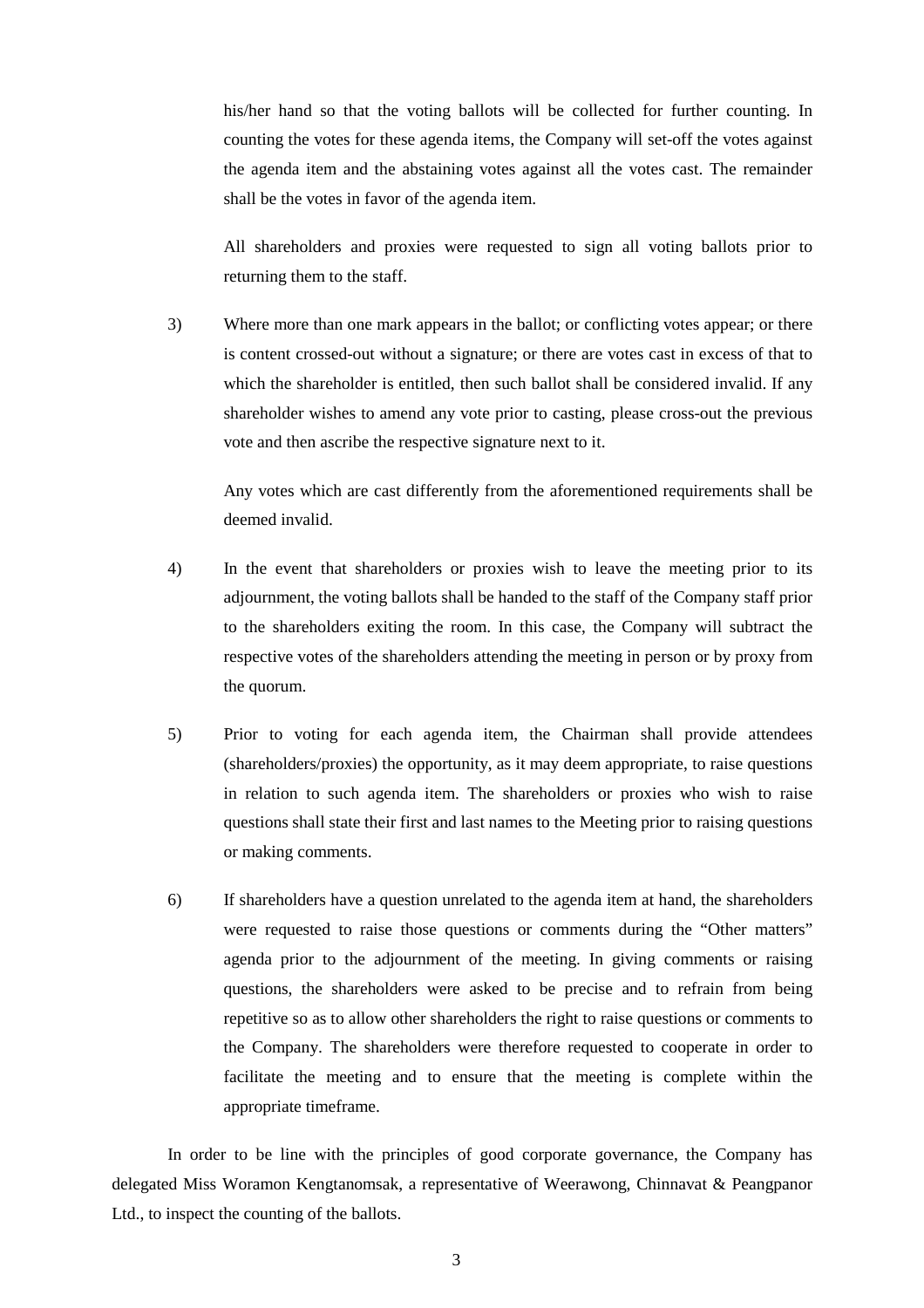The Chairman gave the shareholders the opportunity to raise questions regarding the voting procedures. No questions were raised.

As no further questions were raised, the Chairman invited Mr. Weerawong Chittmittrapap, legal counsel of the Company, to proceed with the Meeting and to address questions because the matters proposed to this Meeting to consider and approve were in relation to the issuance and offering of convertible bonds, which tend to be technical and detailed, to enable the shareholders to better understand matters, as well as to carry out the Meeting effectively in compliance with the relevant laws and regulations.

Mr. Weerawong then proceeded to address the following agenda items:

# **Agenda Item 1: To consider and certify the Minutes of the 2014 Annual General Meeting of Shareholders**

Mr. Weerawong proposed that the Meeting consider and certify the minutes of the 2014 Annual General Meeting of Shareholders, as per the copy thereof delivered to the shareholders along with the notice to the meeting

As no further questions were raised by the shareholders, the Meeting was therefore requested to vote on this agenda item.

The Company Secretary informed the Meeting that this agenda item must be approved by a majority vote of the shareholders attending the meeting and casting votes.

**Resolution:** The Meeting resolved to certify the minutes of the 2014 Annual General Meeting of Shareholders, with no amendment, in accordance with the following votes:

|            | Number of votes |       | Percent* |  |  |
|------------|-----------------|-------|----------|--|--|
| Approve    | 11,492,233,847  | Votes | 99.9989  |  |  |
| Disapprove | 125,000         | Votes | 0.0011   |  |  |
| Abstain    | 1,678,293       | Votes |          |  |  |
| Total      | 11,494,037,140  | Votes | 100.00   |  |  |

**Remarks:** \* equal to the total number of votes of the shareholders attending the meeting and casting their votes

# **Agenda Item 2: To consider the issuance and offering of convertible bonds in an amount not exceeding Baht 10,000 million or an equivalent amount in other currencies**

Before discussing Agenda Item 2, Mr. Weerawong informed the Meeting that the matters in Agenda Items 2-6, to be proposed for approval in this shareholders' meeting, are related to and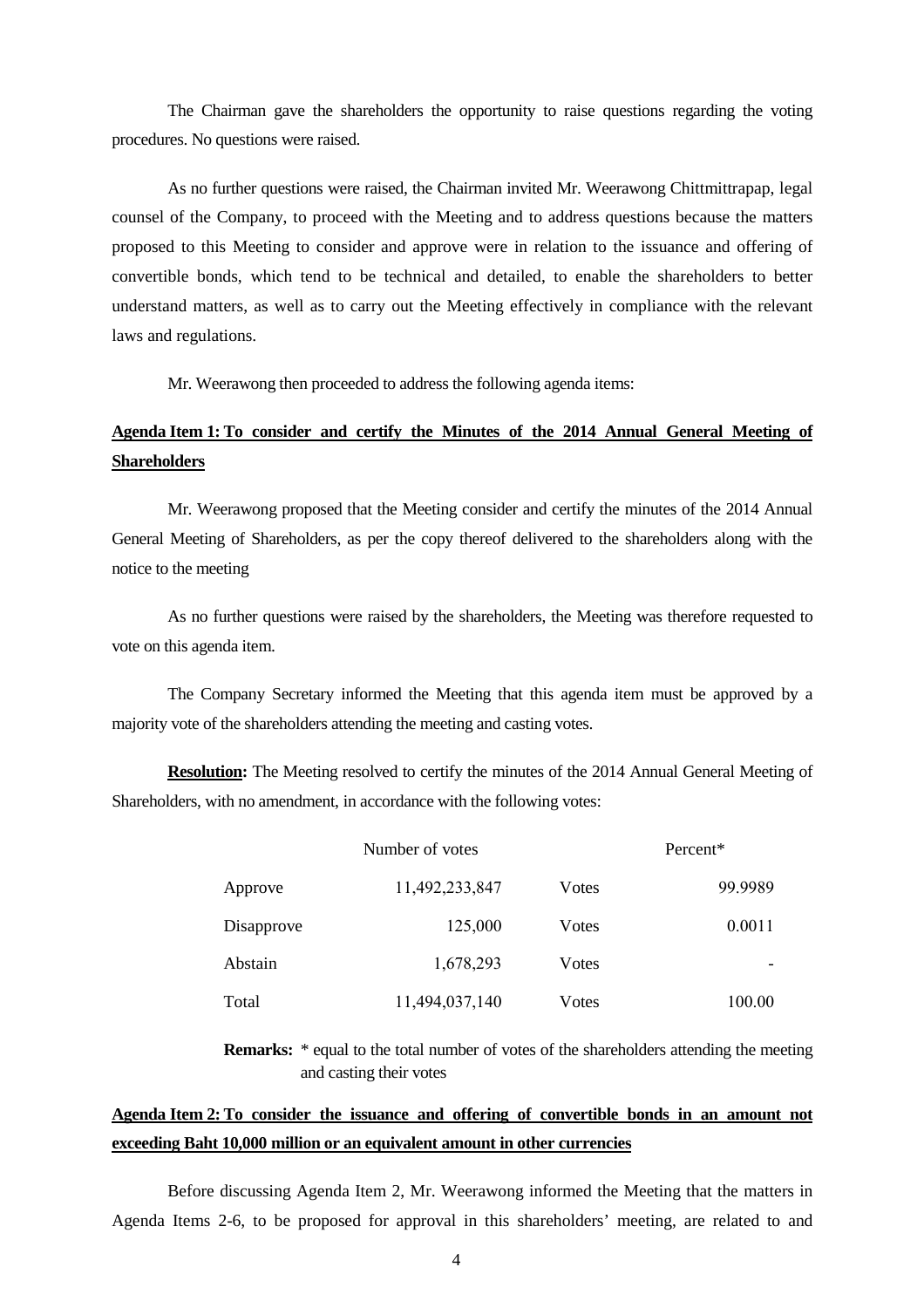conditional upon each other. If any agenda of Agenda Items 2-6 is not approved by this Meeting, it shall be deemed that agenda items previously approved by this Meeting are canceled and there shall be no further proposal of any agenda item for consideration by this Meeting.

Mr. Weerawong invited Mrs. Narumol Noi-am, the Chief Financial Officer, to give the details of this agenda item to the Meeting.

Mrs. Narumol informed the Meeting that, regarding this agenda item, in order to broaden the Company's fund-raising options, the Board of Directors resolved that the Meeting considered and approved the issuance and offering of convertible bonds, having the principal amount not exceeding Baht 10,000 million or its equivalent amount in other currencies. Details and preliminary information of the convertible bonds are enclosed in the notice to the Meeting.

Mrs. Narumol provided the Meeting with details in relation to the nature of convertible bonds in general, including the preliminary information in relation thereto:

• Convertible bonds are debt securities granting right to bondholders to convert the bonds into ordinary shares, at the specified price and within the specified period.

The Company chose to issue and offer convertible bonds, rather than an issuance of bonds or ordinary shares, for the following reasons:

1) **Low interest rate**: The interest rate of convertible bonds is generally lower than that of bonds. This is evident from observing convertible bonds previously issued by other listed companies, such as BTS and CPF (interest rate at 0.5%, compared to 3.5% to 4.0% for bonds.);

2) **Greater Flexibility in Financial Management**: If any investor exercises a conversion right, the Company shall not be required to repay the principal amount to such investor. In addition, the issuance and offering of convertible bonds would also broaden the Company's fundraising options in the future, either by issuance of bonds or convertible bonds, to be suitable for its future investment plan or business expansion;

3) **Lower, and Non-Instantaneous, Dilution Effect**: If investors exercise a conversion right, it shall be regarded alike as an increase of share capital by issuing ordinary shares at a higher than market price as at the date of the issuance and offering of convertible bonds. Therefore, the issuance of convertible bonds helps lower and delay the dilution effect, as compared to the issuance of ordinary shares at the current market price; and

4) **Expansion of Investors Base**: Offshore investors who invest in convertible bonds differ from those who invest in ordinary shares. Accordingly, the issuance and offering of convertible bonds would attract more investors for the Company thus creating share liquidity.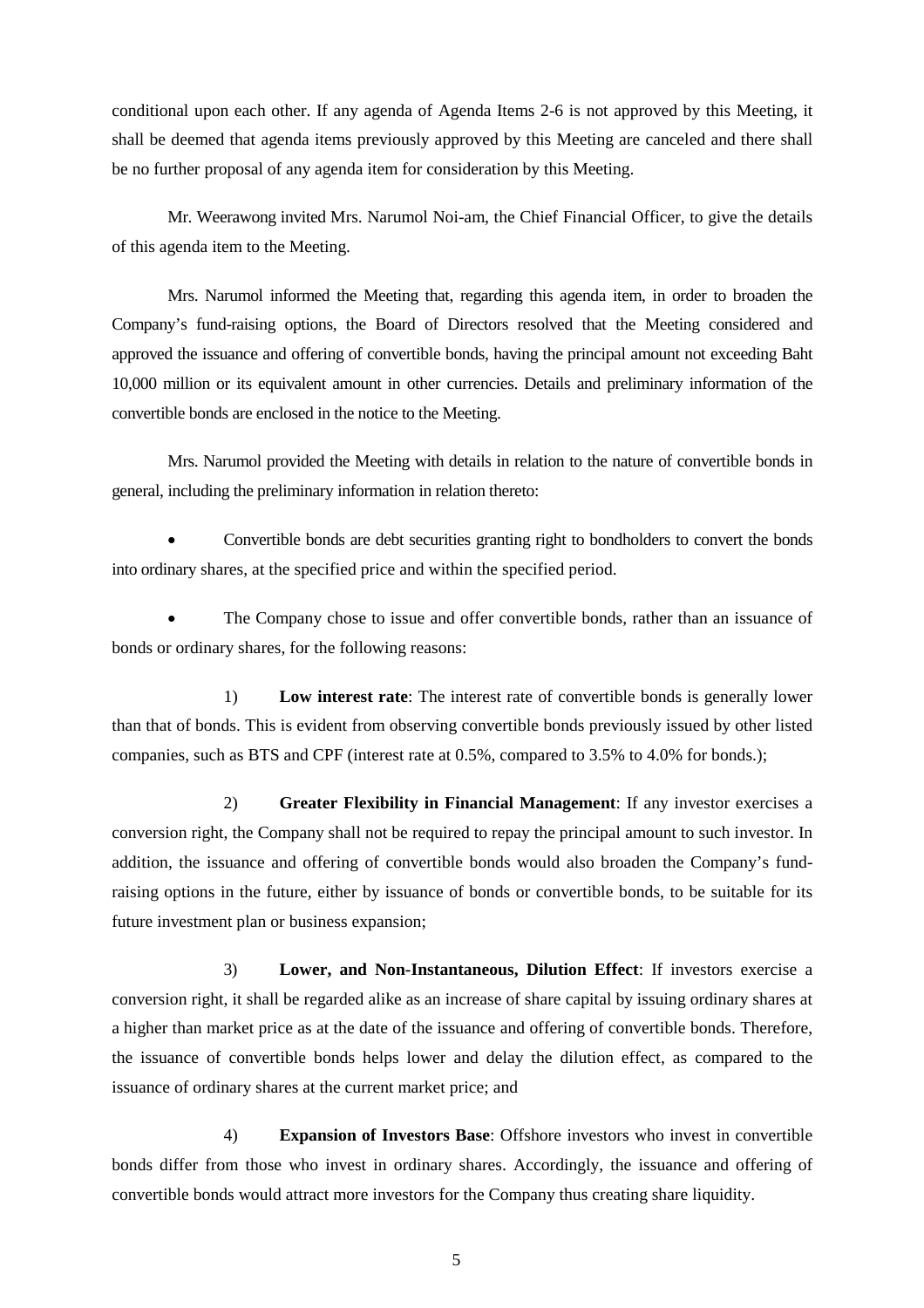Mrs. Narumol also described the nature of the convertible bond to be issued by the Company. Details and preliminary information of the convertible bonds, which are enclosed in the notice to the Meeting, and other additional information are summarized as follows:

| <b>Type</b>                                                                 |                      | Convertible bonds in registered certificate or bearer form which<br>may be converted into ordinary shares of the Company.                                                                                                                                                                        |
|-----------------------------------------------------------------------------|----------------------|--------------------------------------------------------------------------------------------------------------------------------------------------------------------------------------------------------------------------------------------------------------------------------------------------|
| <b>Offering Size</b>                                                        | $\ddot{\phantom{0}}$ | Not exceeding Baht 10,000 million or its equivalent amount in<br>other currencies                                                                                                                                                                                                                |
| <b>Offering Price</b>                                                       | $\ddot{\cdot}$       | The offering price shall be specified during the period prior to<br>the date of the issuance and offering of the convertible bonds,<br>which will be determined by a book building process.                                                                                                      |
|                                                                             |                      | In this regard, the President and/or the Chief Financial Officer of<br>the Company are empowered to further determine the offering<br>price.                                                                                                                                                     |
| <b>Term</b>                                                                 | $\ddot{\cdot}$       | Not more than 5 years from the issue date.                                                                                                                                                                                                                                                       |
| <b>Conversion Ratio</b>                                                     | $\ddot{\cdot}$       | Principal amount of the convertible bonds divided by the<br>conversion price at such time.                                                                                                                                                                                                       |
| <b>Conversion Price</b>                                                     | $\ddot{\cdot}$       | Price determined at the time of issuance by a book building<br>process and by reference to the market price of the Company's<br>shares traded on the Stock Exchange of Thailand during the<br>period prior to the date of the issuance and offering of the<br>convertible bonds, plus a premium. |
| <b>Conversion Period</b>                                                    |                      | Approximately 40 days after the issue date to 10 days before the<br>maturity date, except during the period in which the conversion<br>is not permitted (Closed Period).                                                                                                                         |
| Number of Ordinary :<br><b>Shares Reserved for the</b><br><b>Conversion</b> |                      | Not exceeding 542,183,478 shares with a par value of Baht 0.10<br>per share                                                                                                                                                                                                                      |
| <b>Allocation Method</b>                                                    |                      | All convertible bonds will be offered to foreign investors, either<br>in a single or multiple offerings.                                                                                                                                                                                         |
| <b>Right of Redemption</b>                                                  | $\ddot{\cdot}$       | The Company or the convertible bondholders may be entitled to<br>redeem the convertible bonds prior to the maturity date as                                                                                                                                                                      |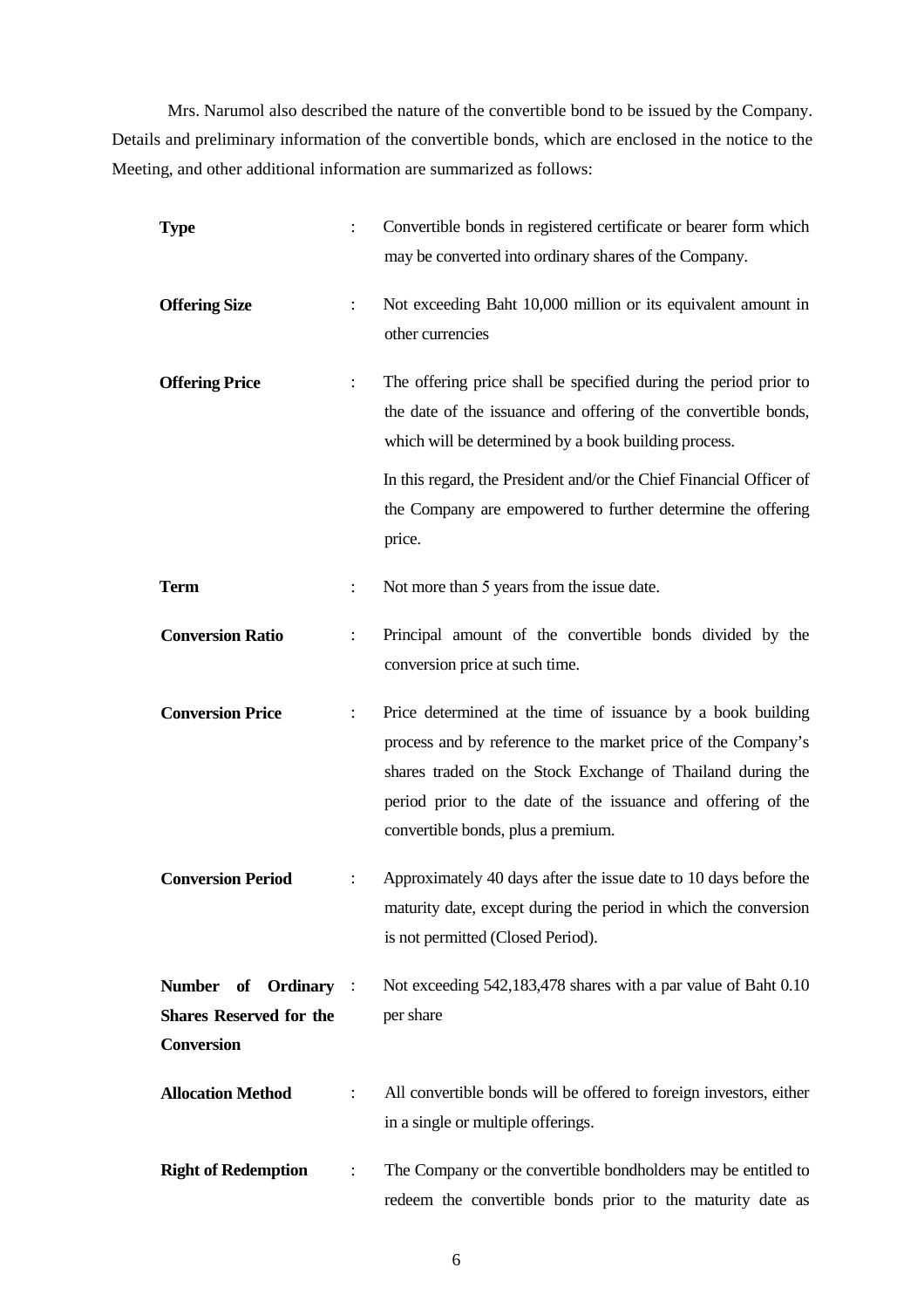specified in the terms and conditions of the convertible bonds.

**Dilution Effects** : In case all convertible bonds are fully exercised (the worst case scenario), the Company expects that:

#### **Price Dilution**

There will be no impact upon the market price of the Company's shares (price dilution) because the conversion price will be determined by a book building process and by reference to the market price of the Company's shares traded on the Stock Exchange of Thailand during the period prior to the date of the issuance and offering of the convertible bonds, plus a premium.

#### **- Control Dilution**

In case all convertible bonds are fully exercised, the number of ordinary shares required to be issued following the conversion will be up to 542,183,478 shares.

Therefore, the voting rights of the existing shareholders will be diluted by up to 542,183,478 shares or up to 3.38 percent of the paid-up capital after the capital increase.

**Adjustment Events Requiring the Company to Issue Additional Underlying Shares for a Change in the Exercising of Conversion Rights**  : The Company may be required to adjust the conversion price and issue additional new shares to cater for the adjustment of the conversion rights upon the occurrence of certain events that will impair the benefits which the convertible bondholders shall receive from the exercise of convertible rights (the "Adjustment Events"), the details of which will be set out in the terms and conditions of the convertible bonds.

> The Adjustment Events to be provided in the terms and conditions of the convertible bonds will be the events that are common for the terms and conditions of the convertible bonds offered to foreign investors. Samples of the Adjustment Events are as follows:

- (1) when the par value of the Company's shares has been changed as a result of the consolidation, subdivision or reclassification of the shares;
- (2) when the Company offers shares for sale at a price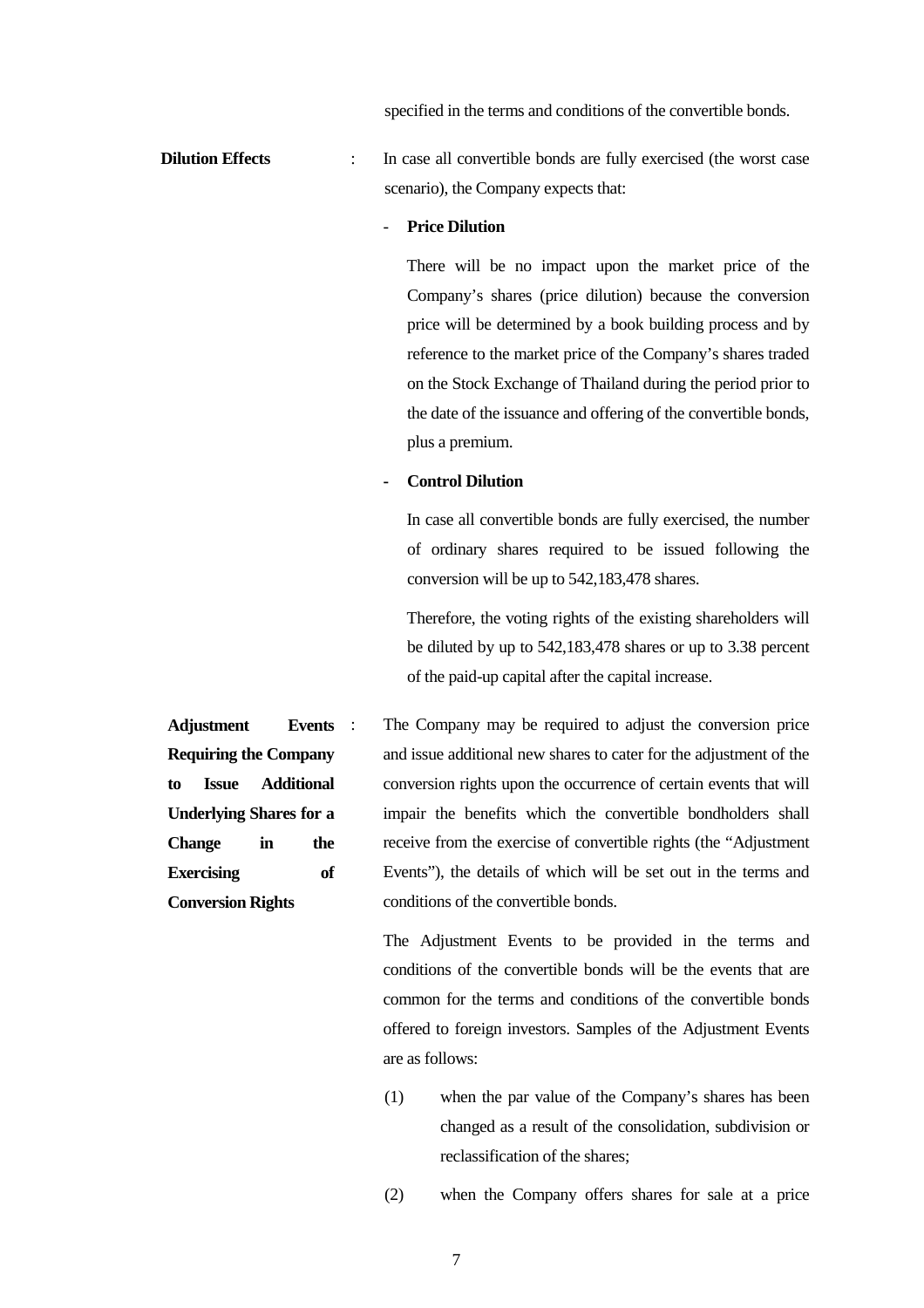lower than the market price;

- (3) when the Company offers warrants, convertible bonds, options, other securities or shares by way of rights offering, where the price of the shares provided for the exercise thereof is lower than the market price;
- (4) when the Company offers any securities to its shareholders that cause adverse effects to the interests of the convertible bondholders as specified in the terms and conditions of the convertible bonds;
- (5) when the Company issues shares credited as fully paid to its shareholders by way of capitalisation of profits or reserves (including any shares premium account) including shares paid out of distribution profits or reserved (including any shares premium account) as specified in the terms and conditions of the convertible bonds;
- (6) when the Company pays out dividends to its shareholders, either in whole or in part, in the form of shares as specified in the terms and conditions of the convertible bonds;
- (7) when the Company pays out dividends in an amount exceeding the number specified in the terms and conditions of the convertible bonds pursuant to the terms and conditions of the terms and conditions of the convertible bonds;
- (8) when the Company modifies the rights of conversion attaching to any securities carrying rights of conversion into shares so that the consideration per share is at a price lower than the market price;
- (9) when any other events similar to those in sub-items (1), (2), (3), (4), (5), (6), (7) or (8) or any other events occur that causes adverse effects to the interests of the convertible bondholders;

In this case, Mrs. Narumol provided samples of other events that adversely affect the interests of the convertible bondholders (the events for conversion price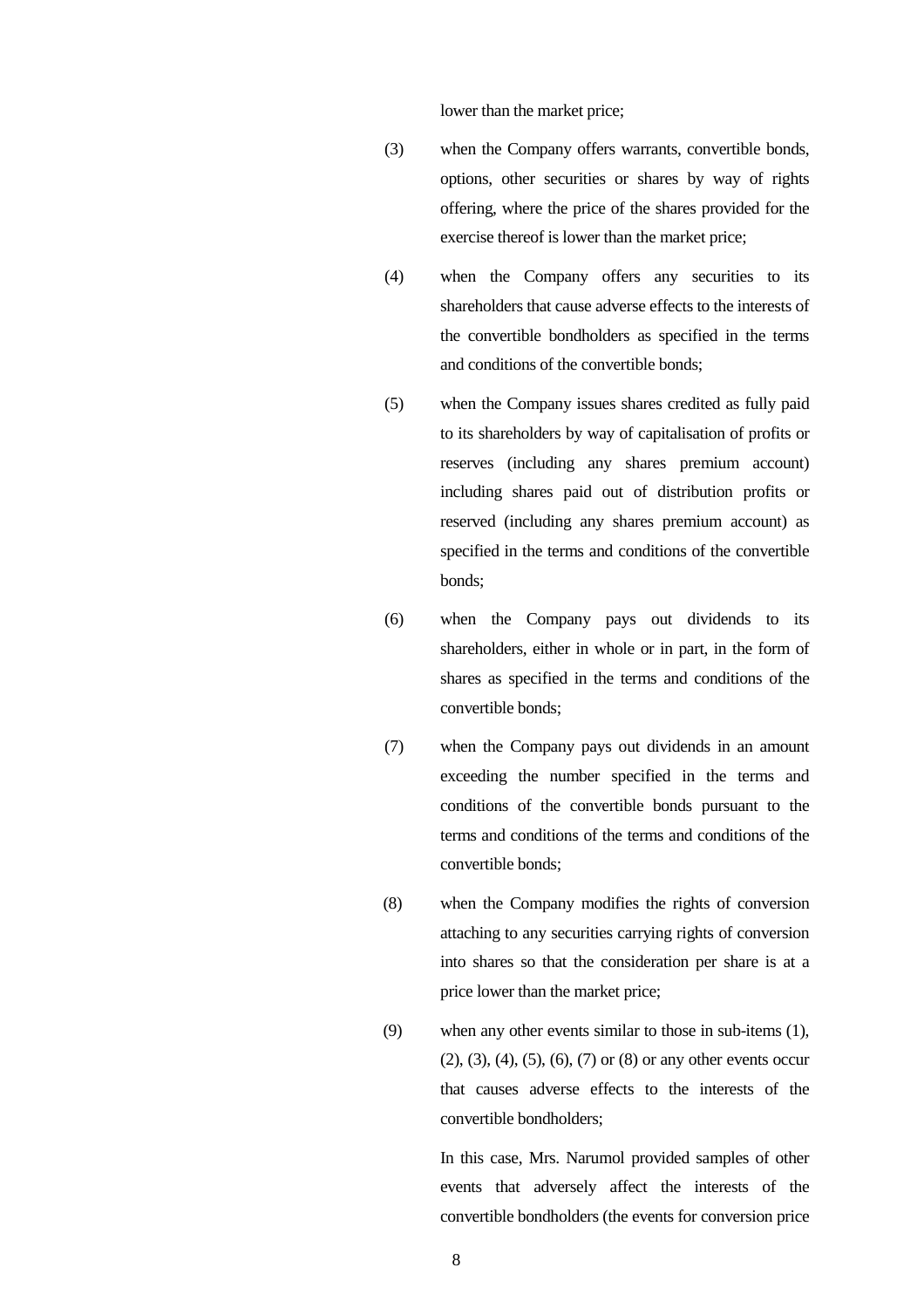adjustment that are common and based on international standards for the terms and conditions of the convertible bonds offered to offshore investors) as follows:

- a repurchase of shares by the Company where the price of such repurchase exceeds the market price (in this event adjustment will be made based on the difference between the market price and the repurchase price);
	- securities are issued by the Company, its subsidiary or any other company to the Company's shareholders or any other person that carry the right to purchase or convert into newly issued shares of the Company at a price lower than the market price (in this event the adjustment will be made based on the impact from the issue of such new shares); or
- where the right is granted by the Company, its subsidiary or any other company to the Company's shareholders to purchase assets or any other securities as set out in the terms and conditions of the convertible bonds (in this event the adjustment will be made based on the value of the rights granted to the shareholders);

The adjustment in each of the above cases shall be made in order to maintain the value of the convertible bonds and in compliance with the terms and conditions of the convertible bonds; and

(10) when the change of control of the Company or any other similar event occurs, provided that any new conversion price shall not be lower than the conversion price, minus a premium, as specified in the terms and conditions of the convertible bonds.

The "market price" referred to in the Adjustment Events above shall be calculated from the average market price of the shares during the preceding period pursuant to the methods specified in the terms and conditions of the convertible bonds.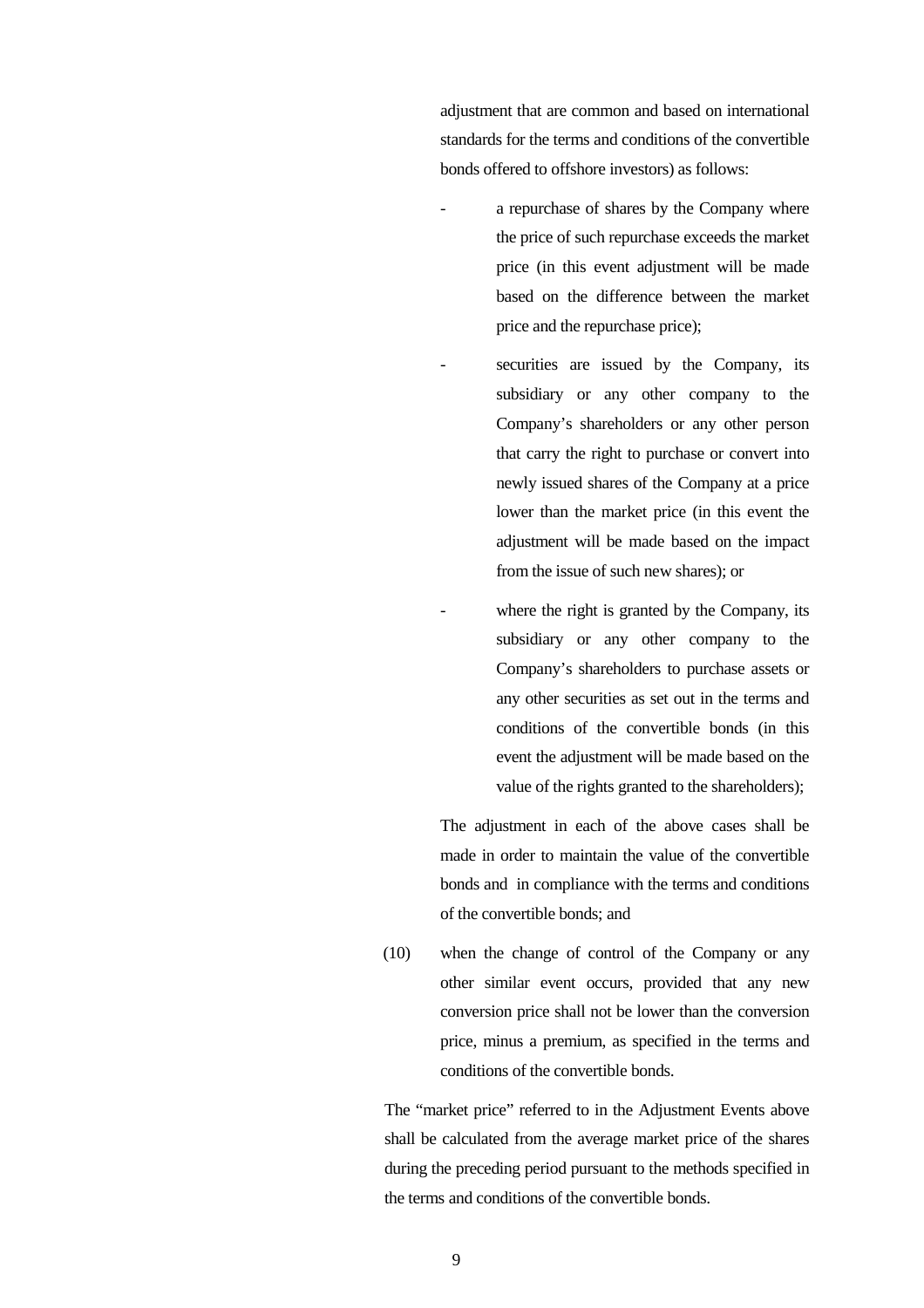The terms and conditions of the Adjustment Events are under the consideration of the Company and may be further amended.

The conversion price to be adjusted upon the occurrence of the Adjustment Event may be equal to the conversion price as specified in "Conversion Price" above or the conversion price which has already been adjusted as a result of any previous Adjustment Event.

If the occurrence of any Adjustment Event causes an insufficient number of reserved ordinary shares of the Company for conversion, the Company may increase its registered capital by a resolution of the shareholders' meeting or may opt to pay cash settlements the convertible bondholders pursuant to the terms and conditions of the convertible bonds.

Mrs. Narumol informed the Meeting that the present issuance and offering of convertible bonds follows from intention of the Company and its management to implement the Company's growth plan announced to the shareholders in the previous shareholders' meeting. In particular, the Company intended to expand its operation by having 50 hospitals and to increase the number of beds in order to enhance its service capacity, either by expanding the existing hospitals, constructing new hospitals or acquiring hospitals. The fund to be obtained from the issuance and offering of convertible bonds shall be used to support the growth plan and for other purpose of financial management, such as working capital or debt repayment. The Company expected that the funds from the issuance and offering of convertible bonds and additional loans would be sufficient for the expansion of its operation and investment over the next 1-2 years.

Mrs. Narumol further informed the Meeting that the Board of Directors resolved that the Meeting consider and approve the granting of the authorisation to the President and/or the Chief Financial Officer to determine the suitable market conditions and appropriate timing for the issuance and offering of the convertible bonds in the best interests of the shareholders, and that the President and/or the Chief Financial Officer shall also be empowered to do the following: -

(1) to determine or amend the details, procedures and other conditions related to the issuance and offering of convertible bonds as appropriate, including, but not limited to, the terms and conditions of the convertible bonds, issue date, par value, offering price, interest rate, calculation and payment method of interest, conversion price, conversion ratio, conversion period, redemption price, redemption period, the last date for conversion, or to determine the adjustment events requiring the Company to issue additional underlying shares to accommodate a change of the exercise of conversion rights, and conditions for adjustment of conversion rights, conversion price and conversion ratio, provided that such determination or amendment made by the President and/or the Chief Financial Officer shall be within the scope approved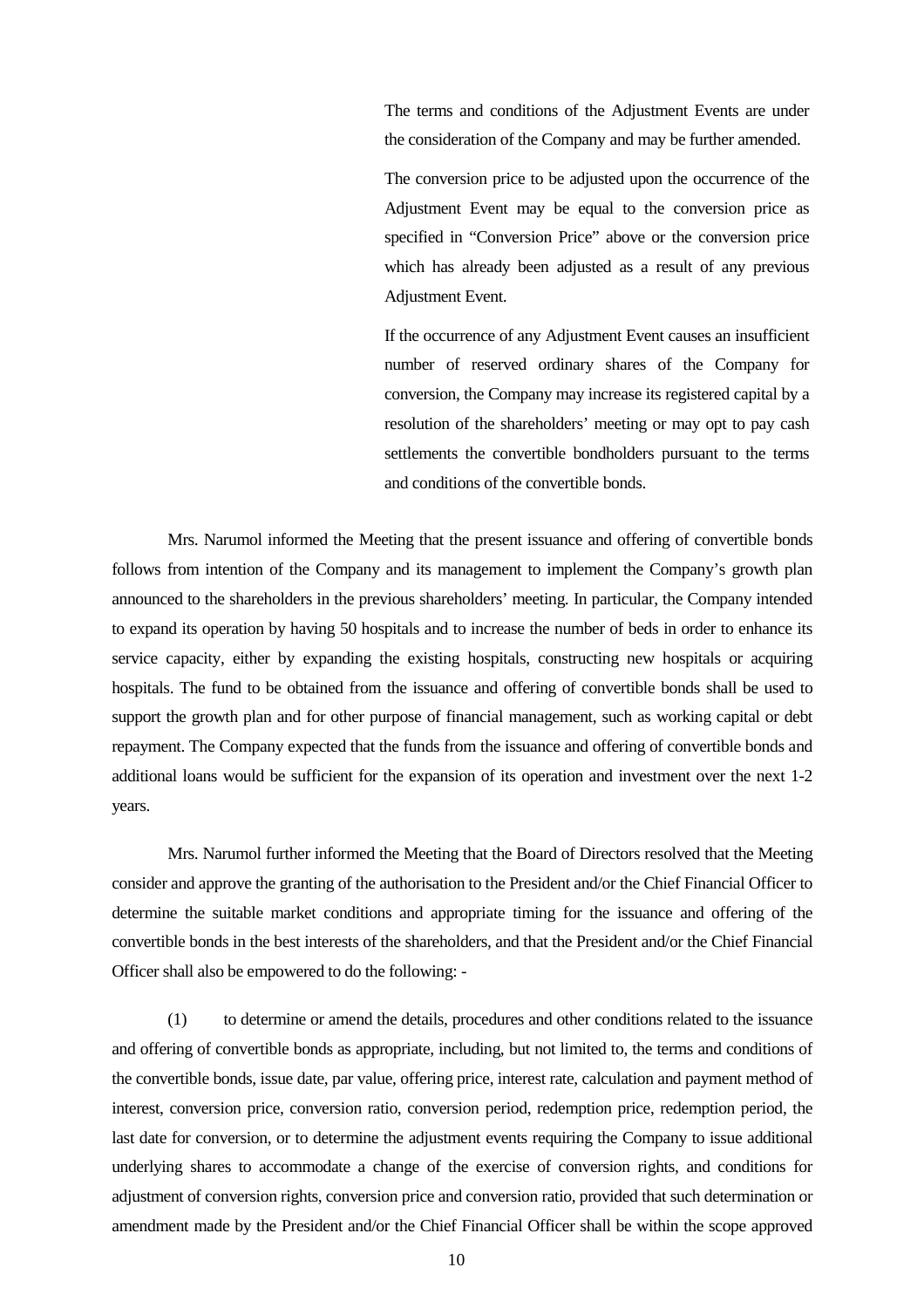by this meeting of shareholders, especially in relation to dilution effects to the shareholders, as provided in the preliminary information of the convertible bonds; and

(2) to enter into negotiations, agreements and execution of and amendment to agreements, documents, applications for approval and necessary evidence required in relation to the issuance and offering of the convertible bonds, as well as to communicate and submit such applications for approval, together with the relevant documents and evidence to, and make any arrangement, or contact and/or perform any acts with, the Office of the Securities and Exchange Commission, the Stock Exchange of Thailand, government agencies and/or any other relevant agencies concerning the issuance and offering of convertible bonds, the listing of convertible bonds on an overseas stock exchange, and the listing of the newly issued ordinary shares from the exercise of convertible bonds on the Stock Exchange of Thailand.

Mr. Weerawong informed that Meeting that the matters in Agenda Items 2-6 are related to and conditional upon each other because, to issue and offer convertible bonds as specified in Agenda Item 2, the Company would be required to comply with certain actions pursuant to the relevant provisions of law, namely, the reduction of the registered capital, the increase in the registered capital, the amendment to the Memorandum of Association, the allocation of the newly issued ordinary shares to reserve for the exercise of conversion rights, the amendment to the Company's Articles of Association in relation to foreign shareholding restrictions. Therefore, in order to facilitate the shareholders' understanding and to carry out the Meeting effectively, Mr. Weerawong invited Mrs. Narumol Noi-am, the Chief Financial Officer, to give the details of Agenda Items 3 to 6 concurrently before requesting the Meeting to vote on such relevant agenda items.

Mrs. Narumol informed the Meeting that, to issue and offer convertible bonds, the Company would be required to increase the registered capital by issuing newly issued ordinary shares to reserve for the exercise of conversion rights and as a result it was required to comply with certain actions pursuant to the relevant provisions of law as follows:

1) The Company shall be required to reduce its registered capital by cancelling authorized but unissued shares, before increasing its registered capital.

The Company currently had 549,095,640 authorized but unissued shares under the general mandate as previously approved by the 2014 Annual General Meeting of Shareholders.

Accordingly, the Company is required to reduce its registered capital by Baht 154,909,564 from the existing registered capital of Baht 1,704,005,218 to Baht 1,549,095,654 and amend the Memorandum of Association of the Company to accord with such reduction of its registered capital. This would be proposed for approval in Agenda Item 3.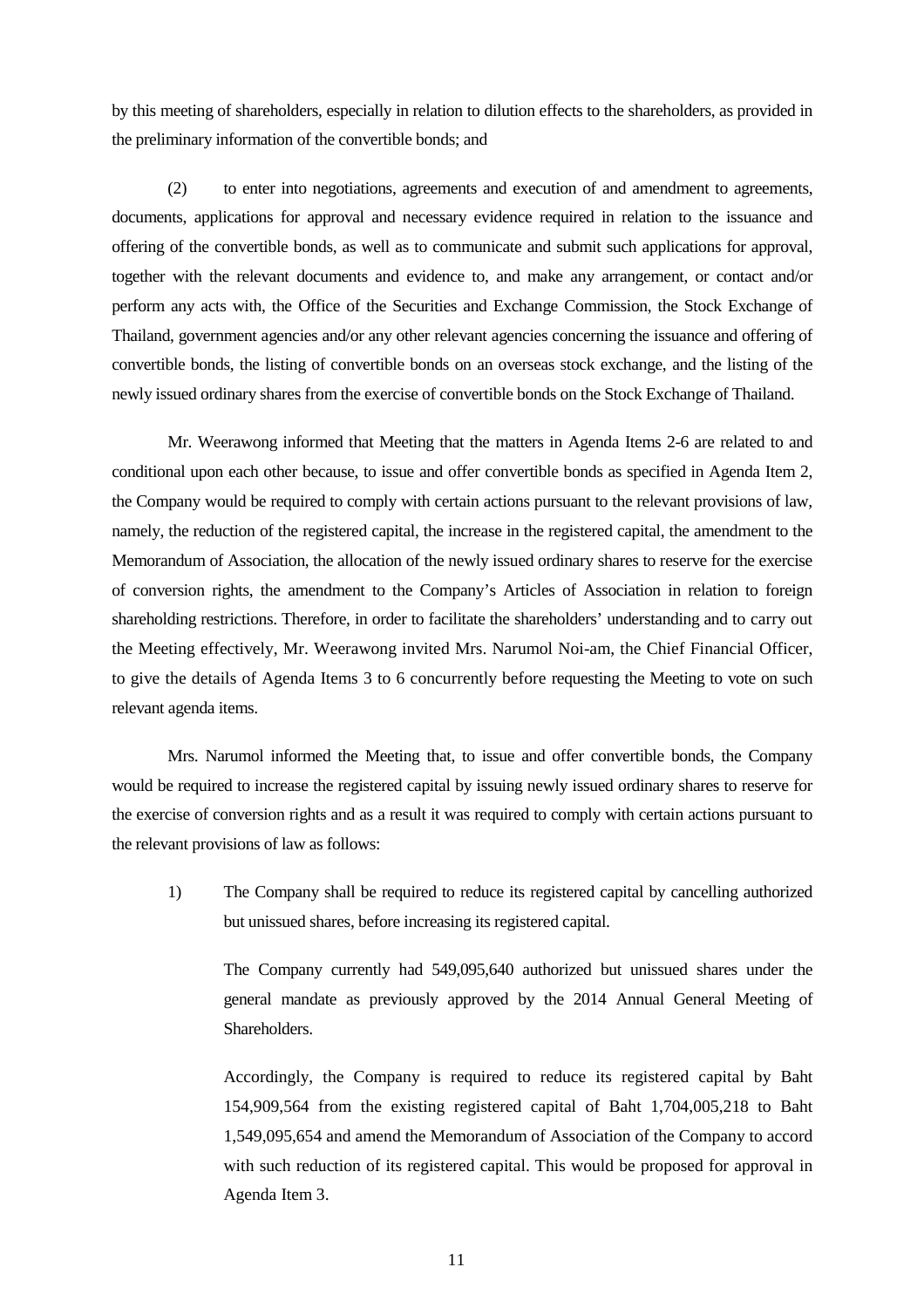2) Following the reduction of its registered capital, the Company shall be required to increase its registered capital to support the issuance and offering of the convertible bonds and to broaden fund-raising options of the Company by the issuance of ordinary shares under the general mandate.

The Company shall increase its registered capital by Baht 100,691,217.40 from the existing registered capital of Baht 1,549,095,654 to Baht 1,649,786,871.40 by issuing 1,006,912,174 newly issued ordinary and amend the Memorandum of Association of the Company to accord with such increase in the registered capital. This would be proposed for approval in Agenda Item 4.

- 3) The Company will allocate newly issued ordinary shares in the amount not exceeding 1,006,912,174 shares as follows: -
	- 3.1 To allocate up to 542,183,478 newly issued ordinary shares (representing 3.5 percent of the Company's paid–up capital), in order to reserve for the exercise of conversion rights of the convertible bonds.

In this regard, the conversion price of the newly issued ordinary shares will not be lower than 90 percent of the weighted average price of the Company's shares traded on the Stock Exchange of Thailand for 15 consecutive days prior to the date the Board of Directors resolved to propose to this Extraordinary General Meeting of Shareholders No. 1/2014 to consider and approve the issuance and offering of ordinary shares to reserve for the convertible bonds.

The weighted average price of the Company's shares traded on the Stock Exchange of Thailand during the periods between 28 May 2014 through 17 June 2014 was equivalent to Baht 16.51 per share.

- 3.2 To allocate up to 464,728,696 newly issued ordinary shares under the general mandate, as follows: -
	- 3.2.1 To allocate up to 232,364,348 newly issued ordinary shares, representing 1.5 percent of the Company's paid–up capital to be offered on a public offering basis; and
	- 3.2.2 To allocate up to 232,364,348 newly issued ordinary shares representing 1.5 percent of the Company's paid–up capital to be offered on a private placement basis.

In this regard, (i) the allocation of the newly issued ordinary shares under the general mandate to be offered on a public offering basis and on a private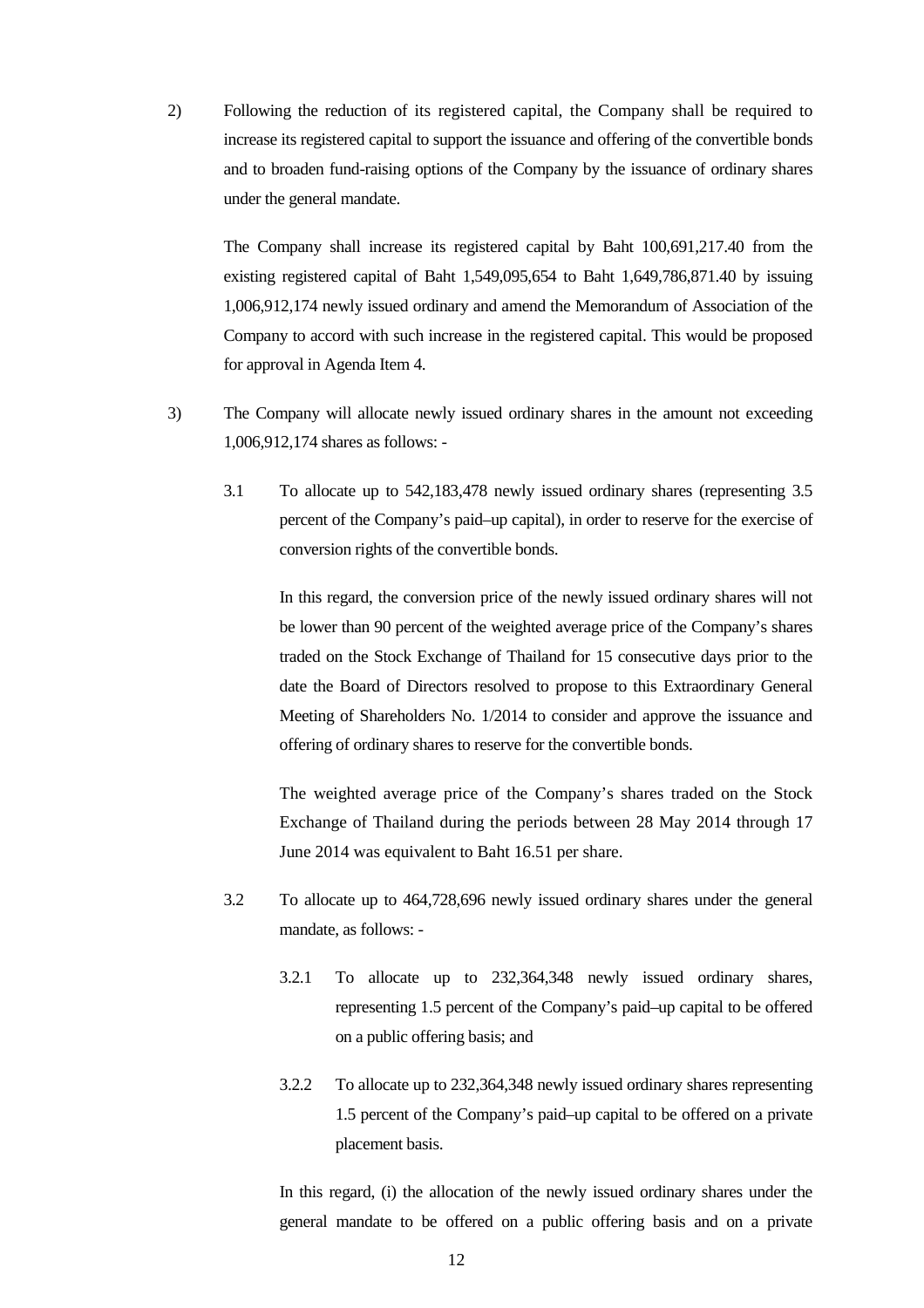placement basis shall not, in aggregate, exceed 1.5 percent of the Company's paid–up capital, (ii) the newly issued ordinary shares shall not be allocated to the connected persons, (iii) the offering price shall not be a price below the market price, and (iv) The allocation of the newly issued ordinary shares shall be completed by no later than the date the Company holds its next Annual General Meeting.

The matter of allocation of shares would be proposed for approval in Agenda Item 5.

- 4) In addition, the Company would amend the foreign shareholding restriction. The current foreign shareholding restriction is at 20 percent of the total issued shares, which the Company see that it may no longer be suitable for the current situation and therefore proposed that the Meeting consider and approve the increase in the foreign shareholding from 20 percent of the total issued shares of the Company to be as follows:
	- 4.1 General cases 25 percent of the total issued shares of the Company
	- 4.2 To support the conversion rights of the convertible bonds 30 percent of the total issued shares of the Company, 5 percent of which shall be reserved for the exercise of the conversion rights by holders of the convertible bonds issued and offered for sale, as well as every subsequent transferee of such shares.

The matter of amending the foreign shareholding restriction would be proposed for approval in Agenda Item 6.

- Mr. Weerawong gave the shareholders an opportunity to ask additional questions.
- Mr. Sathapohn Pangnirand, a shareholder, asked the following questions:
- Has the Company incurred a financial advisor's fee for this issuance and offering of the convertible bonds? If yes, in what amount?
- What was the reason for the Company to raise its funds by means of the issuance and offering of the convertible bonds? What were the criteria that the Company used in considering that such fundraising method is the most appropriate for the Company?
- With respect to the amendment to the Articles of Association in connection with the foreign shareholding restriction as set out in Agenda Item 6, which was changed from 20 percent to 25 percent (for an ordinary case) and to 30 percent (to accommodate the exercise of conversion rights), will the foreign shareholders have more controlling power over the Company by gaining voting rights (through their increase to a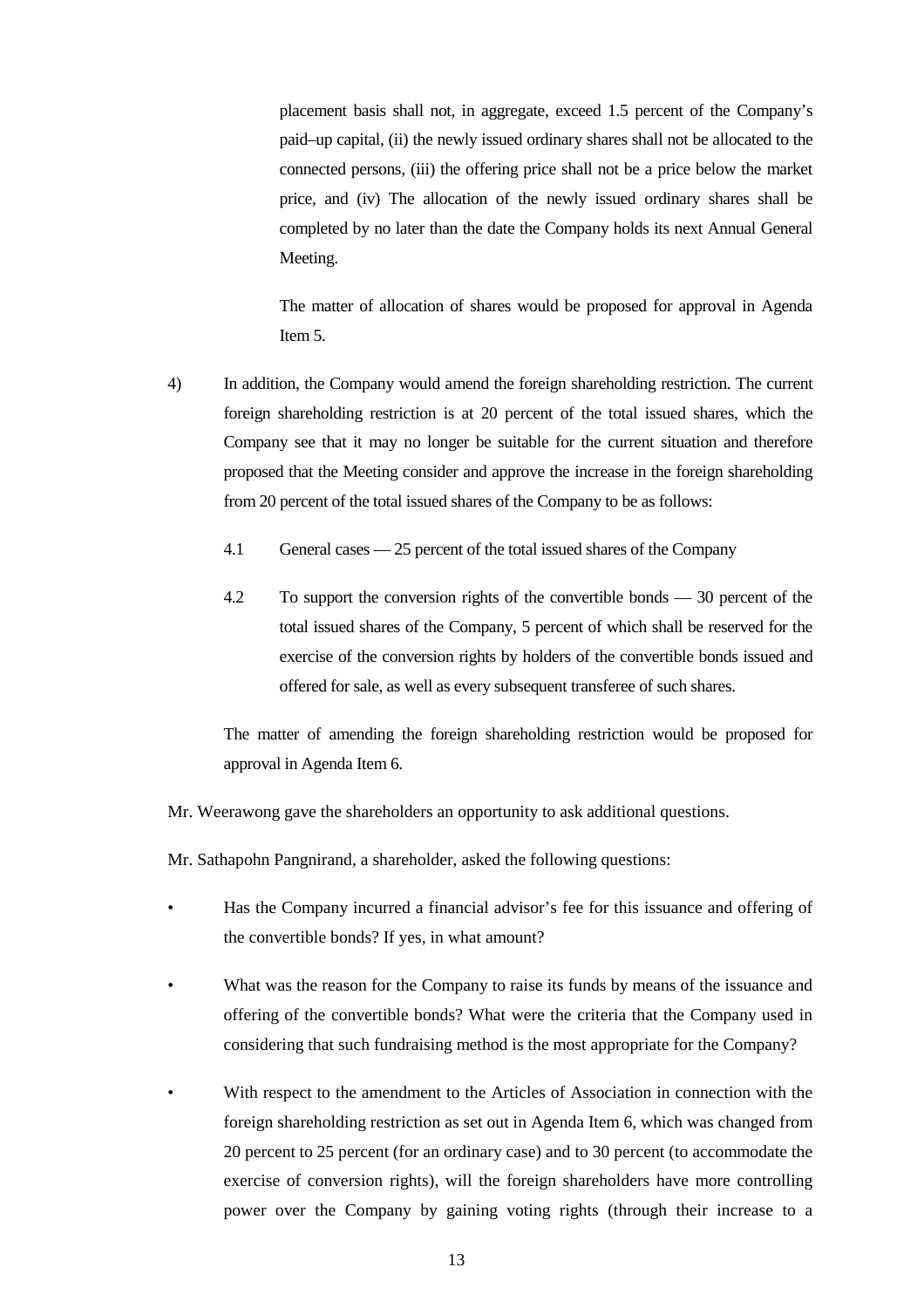shareholding proportion of 25 percent) and be able to object to the material operations of the Company?

• Does the issuance and offering of the convertible bonds constitute a violation of the shareholders' rights, as the Company has not asked whether or not the shareholders would like to buy such convertible bonds or newly issued shares?

Mr. Weerawong clarified as follows:

- This issuance and offering of the convertible bonds does not violate any of the shareholders' rights, as the Company proposed such matter to the shareholders' meeting for its consideration, and it is deemed that the Company had given an opportunity for the shareholders to make their decision.
- The Company has incurred a financial advisor's fee, however, the Company cannot clarify the information and details with respect to such fee due to the agreement which requires the Company to keep such information as confidential. Nevertheless, an executives of the Company had negotiated this matter at their best effort to maintain the benefits of the Company.
- With respect to the issue regarding the shareholders' right in any objection against the Company's operation, Mr. Weerawong clarified that such rights belong to all shareholders, not only the foreign shareholders. Therefore, the amendment to the Articles of Association in connection with the foreign shareholding restrictions will not allow the foreigners to have controlling power over the Company, but it is a preparation for the future operation, since the Company has deemed that the foreign shareholders have started to have a greater role in the investment.

Mrs. Narumol additionally made the following points:

- This fundraising by means of the issuance and offering of convertible bonds is not the first time for the Company. The Company had issued convertible bonds in 2006 on which occasion it was able to successfully raise funds for the exercise of its business expansion.
- There are various ways of fundraising, for example, securing a loan from a commercial bank, the issuance of bonds, a capital increase, and the issuance of convertible bonds. In this regard, the Company had considered each of the methods in order to expand its business to achieve its goal. The Company took into account the financial cost, which is a material factor in investing in hospitals, and deemed that the issuance of convertible bonds incurs lower costs compared to other methods of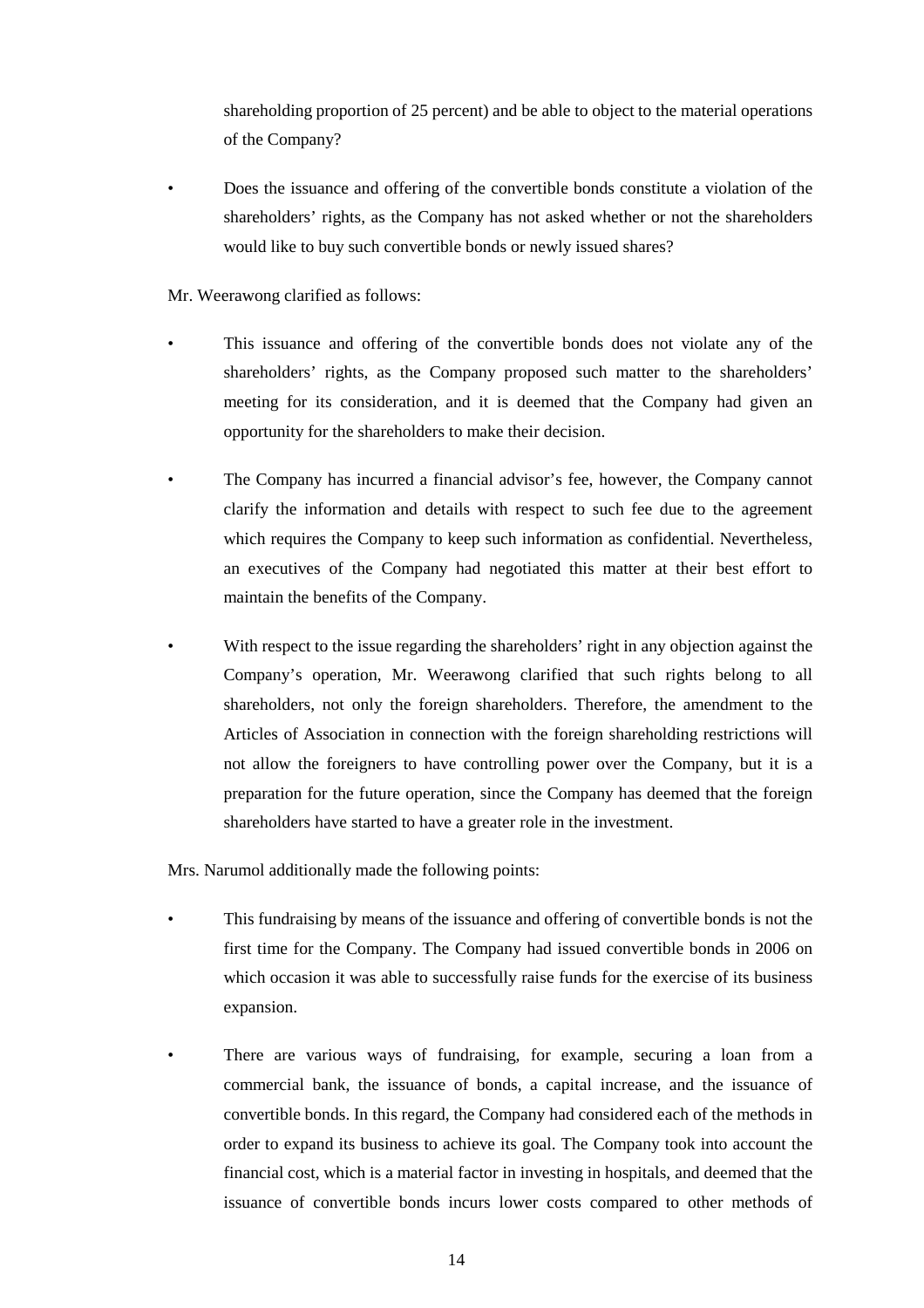fundraising, resulting in a maximum benefit for the Company in the use of such funds for the expansion of the business. Even though the Company is not able to clarify the details on the rules of the convertible bonds, or determine interest rate, the Company is confident that the fundraising by the means of the issuance and offering of convertible bonds will incur lower costs than the other methods, and should be the most suitable method for the Company's business expansion at this time.

Mr. Supot Harnnirankul, a shareholder, enquired as follows:

- What market will the Company offer the convertible bonds on? Will the bonds be offered through a public offering or through private placement? Will the ordinary shares from the conversion be considered as foreign shares?
- Will the conversion price be fixed or will it depend on the periodic market price?
- What are the rules for a capital increase by the general mandate?

Mrs. Narumol answered the questions as follows:

- With respect to the convertible bonds to be issued and offered by the Company in an amount of not exceeding Baht 10,000 million, the bonds will be offered to the foreign investors in full. The sum of Baht 10,000 million is considered to be a considerable amount and these convertible bonds are very popular overseas. Foreign investors in many countries should be able to acquire these bonds in a large amount as these investors have good understanding of such bonds. Therefore, the full issuance and offering made to the foreign investors will result in the Company being able to set the offering price by the bookbuilding process at a remarkable price and the bonds should be completely sold out in no time. A couple of companies on the Stock Exchange of Thailand recently issued and offered convertible bonds of a similar nature and successfully achieved their purpose. In this regard, the Company will not offer these convertible bonds to its connected persons.
- The convertible price will be set as a fixed price on the date of issuance. However, the Company may have to adjust the conversion price during a period of five years or during the term of the convertible bonds, if certain events, as already mentioned, take place. For example, if the Company increases its capital by setting the share price lower than the market price, the Company will adjust the conversion price, that is to say, if the market price of the shares is at Baht 18 but the Company increases its capital at Baht 15, in such event, the Company will adjust the conversion price, since the rights of the holders are impacted by this event.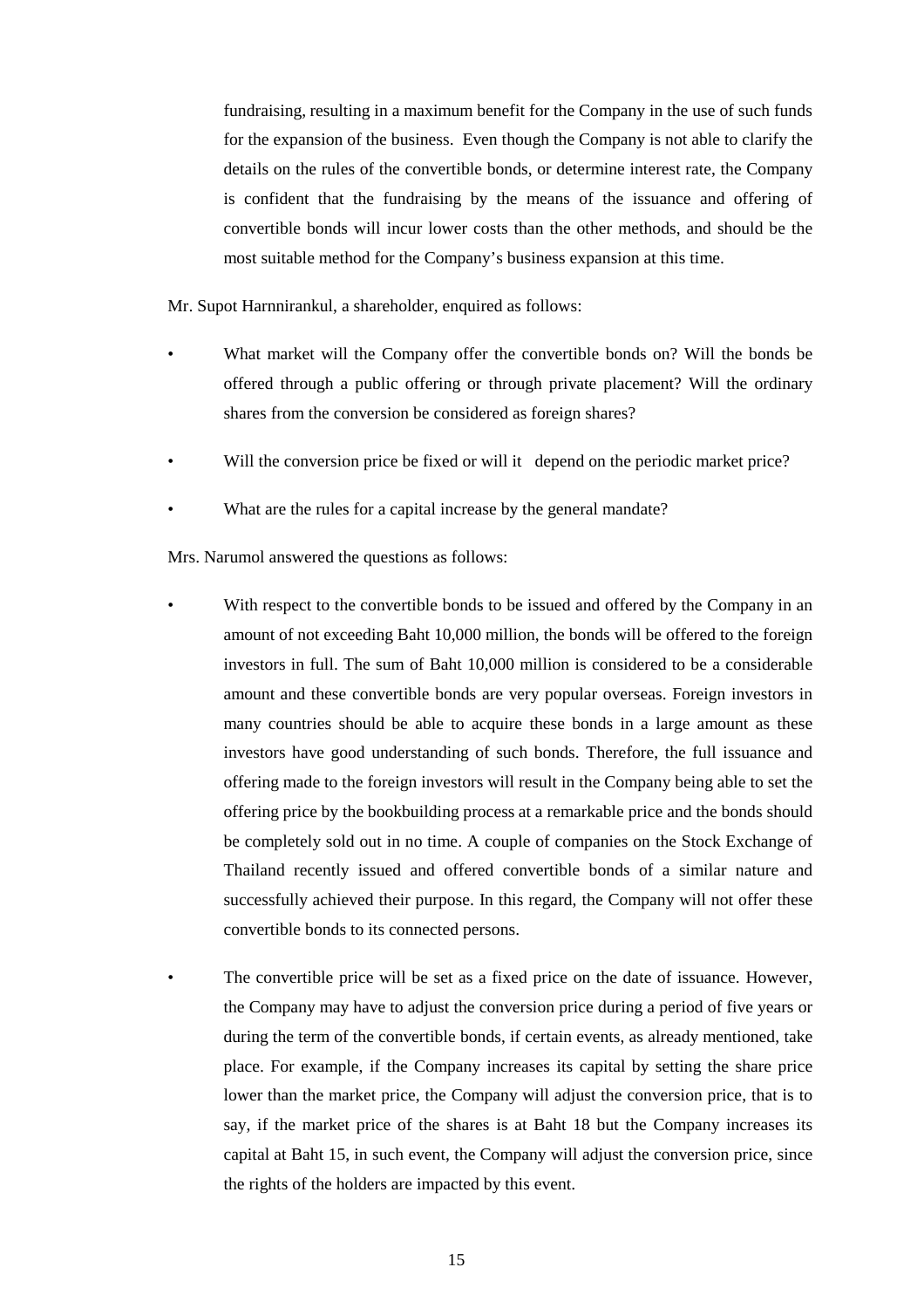With respect to the capital increase by way of a general mandate, the principles are the same as those that the Company used to request approval from the 2014 Annual General Meeting of Shareholders. However, at such meeting, the Company requested approval at the amount of 5 percent but this time such 5 percent will be split between 3.5 percent in order to accommodate the issuance and offering of the convertible bonds, and another 1.5 percent for the capital increase by way of a general mandate. There will, therefore, be no dilution effect upon the shareholders.

Mr. Wasant Ngensukpaiboon, a proxy, asked the following questions:

- In issuing and offering the convertible bonds, has the Company considered any preventive measures against risks relating to the exchange rate, and if so, how?
- Does the issuance and offering of the convertible bonds need to be proposed to the General Meeting or Extraordinary Meeting of Shareholders for approval one more time?
- What is the Company's plan of action in the event of a serious impact upon the existing shareholders as a consequence of the adjustment of conversion price?
- Is there any evidence that the overseas investors' market is performing well, as claimed by the executives?

Mr. Weerawong gave the following clarification:

• The issuance and offering of convertible bonds involves the use of important documents such as the Terms and Conditions, which contain standard rules applied in nearly all countries in the region (including Thailand). The specification regarding the rights adjustment is a standard provision based on the principle that, in the event of any occurrences prescribed in the Terms and Conditions (regardless of whether these occurrences are due to a fault attributable to the Company or to external factors), the Company must have a method for calculating the adjustment of conversion price. The method for calculating the said rights adjustment used by the Company is no different from that stipulated in the standard provisions that are commonly used.

Mrs. Narumol gave the additionally clarification that:

With respect to the exchange rate; in issuing the convertible bonds within the credit line of Baht 10,000 million, in this case, the Company will issue all convertible bonds in Thai Baht. The parties exposed to risks relating to the exchange rate would, therefore, be the foreign investors. That is to say, regardless of any changes to the exchange rates, when making repayments, the Company will repay the amount in a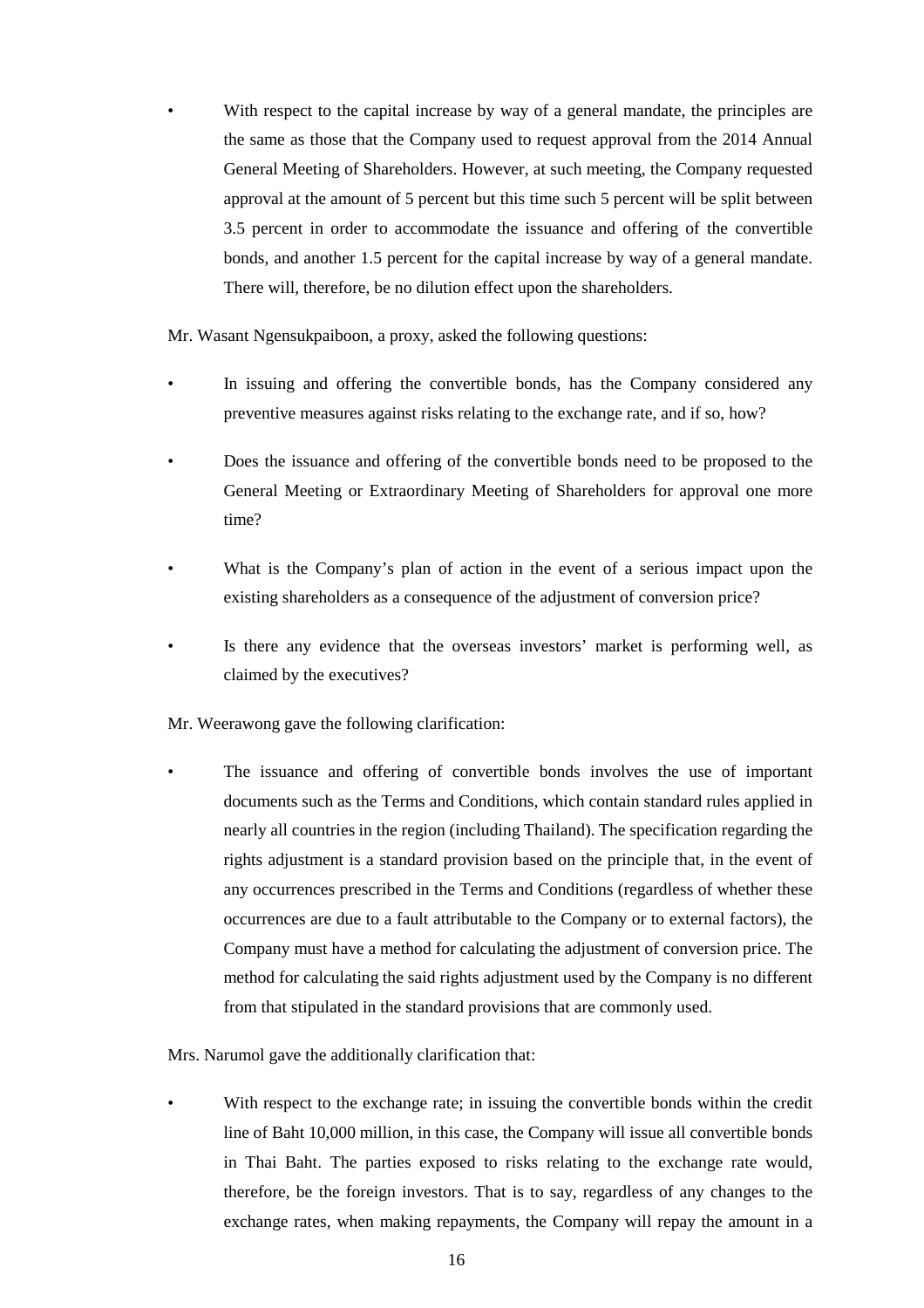foreign currency, whereby such amount would be converted from the principal in Thai Baht.

- Once this shareholders' meeting has considered and approved the issuance and offering of the convertible bonds, only an internal Company meeting would be required. However, after the shareholders have considered and approved the above, the Company must submit documents to the Securities and Exchange Commission. Furthermore, the Company must also consider the time period in which the market conditions would best facilitate the Company in issuing the convertible bonds at the best price. The requirement to obtain approval from the shareholders' meeting could cost the Company a good opportunity.
- The Company has considered the market conditions, however, at this time, the Company is unable to specify in detail the offering price for the bonds, the interest rate, and the other terms and conditions, as this may have an impact upon the offering price of the bonds.

Mr. Kitti Sanitwong Na Ayudhya, a shareholder, asked about the difference between convertible bonds and warrants, in terms of the benefits that the Company will receive.

A financial advisor from Phatra Securities Public Company Limited clarified that, in general, companies will issue warrants free of charge. Therefore, on the day on which the warrants are issued, the Company would not receive funds from the warrant holders. However, whether or not the Company will receive funds depends upon when the investors exercise their right to convert the warrants into shares. As a result, there is some uncertainty with respect to the fundraising. In the case of convertible bonds, however, the Company will receive the full amount immediately. In such a case, this is deemed as the sale of ordinary shares at a price higher than the market rate, and the price for the convertible bonds will be higher than that applicable to ordinary shares.

Mr. Sathapohn Pangnirand, a shareholder, opined that, in issuing the convertible bonds in this case, if a person wishes to exercise his or her conversion rights following the period of 40 days from the date on which the convertible bonds are issued, this may cause a reduction in the Company's share price. He therefore wanted the Company to consider the effect upon the shareholders in this respect.

Mrs. Narumol clarified that, in general, investors do not typically exercise their conversion rights immediately following the 40-day period from the date of the issuance of the convertible bonds. This is because the said conversion rights are highly valuable to the investors and the conversion price should be much higher than the price of the ordinary shares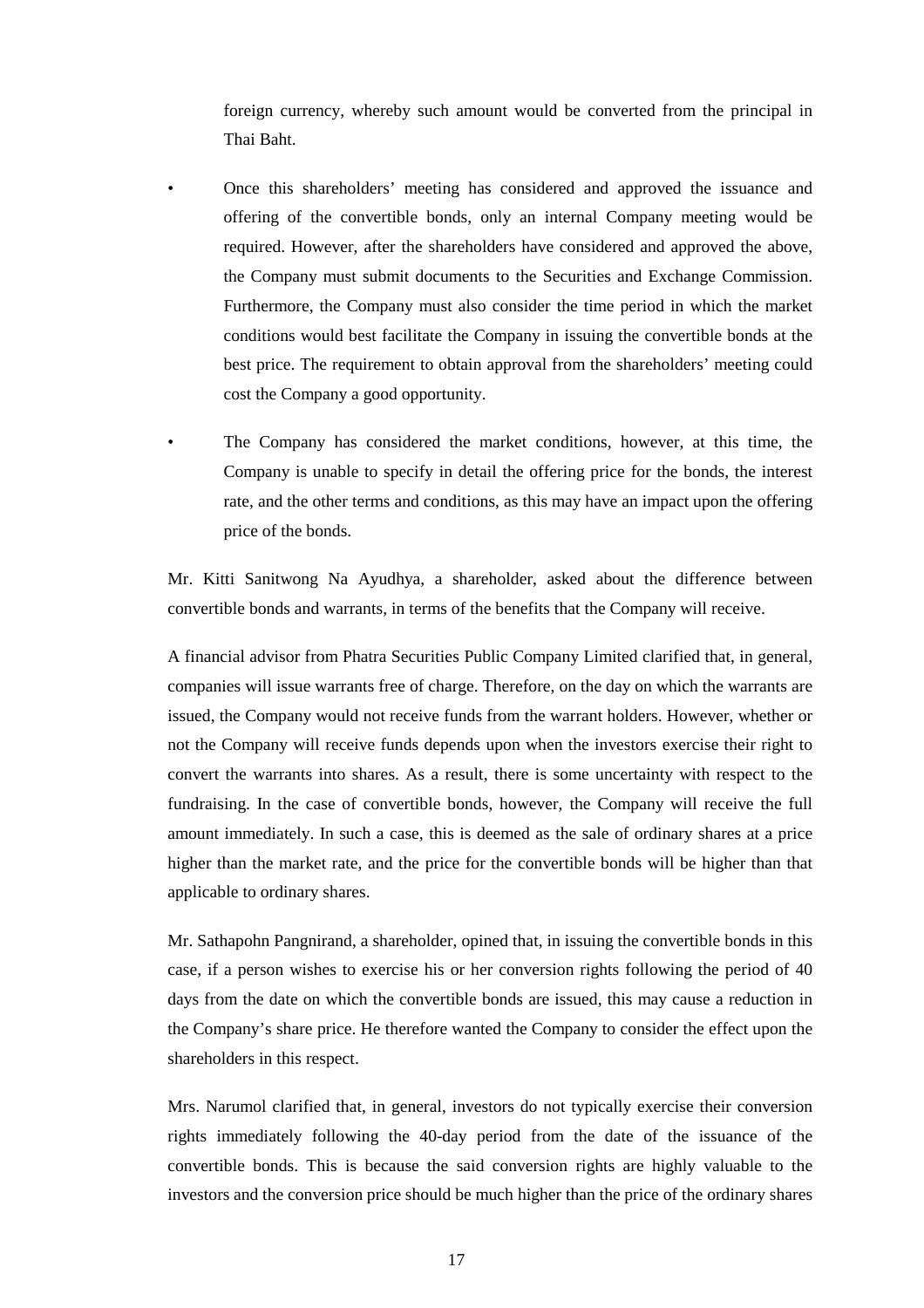after the period of 40 days from the date of the issuance of the convertible bonds. The price of the Company's shares should, therefore, not be affected.

Miss Jinnapak Pohnpiboon, a shareholder, asked what "Control Dilution" at the rate of 3.38 percent meant.

Mrs. Narumol clarified that "Control Dilution" is a result of the issuance of the convertible bonds, whereby the Company must reserve ordinary shares for its bondholders in the amount of 3.38 percent. That is to say, the bondholders (holding an aggregate of approximately Baht 10,000 million) will have the right to convert their bonds into 3.38 percent of the total number of Company shares sold. However, in actual fact, the control dilution may be less than 3.38 percent, given that 3.38 percent is the maximum amount, and was calculated based on the assumption that the bondholders will exercise their conversion rights for the entire portion of the bonds. If the bondholders do not exercise their conversion rights for the entire portion of the bonds, the actual control dilution may not be as high as 3.38 percent.

Mr. Sa-ngiam Siripanishsutta, a shareholder, asked the following questions:

- Why does the Company not sell its convertible bonds to domestic investors?
- The Company had previously requested an increase of its registered capital under the general mandate. However, in the past 2 years, no action was taken in this regard. If the Company is able to raise Baht 10,000 million from the issuance and offering of convertible bonds, as well as funds from the interest thereof, and the Company does not use such funds, this may have an impact upon the Company. What are, therefore, the Company's objectives?

Mrs. Narumol clarified that:

- In making its decision, the Company would consider which method of fundraising would be best for the Company in respect of the best terms and conditions and the least amount of time. After having surveyed and evaluated its options, it was evident that selling all of its convertible bonds to foreign investors would generate more benefits for the Company. Furthermore, after surveying other companies who also issued convertible bonds, all of them had offered their convertible bonds to foreign investors. The Company therefore firmly believes that it will receive more benefits from selling the convertible bonds to foreign investors.
- With respect to fundraising, regardless of whether by means of issuing bonds or a capital increase under the general mandate, the Company must take into consideration its credit rating, which the Company tried to maintain at A+. Furthermore, the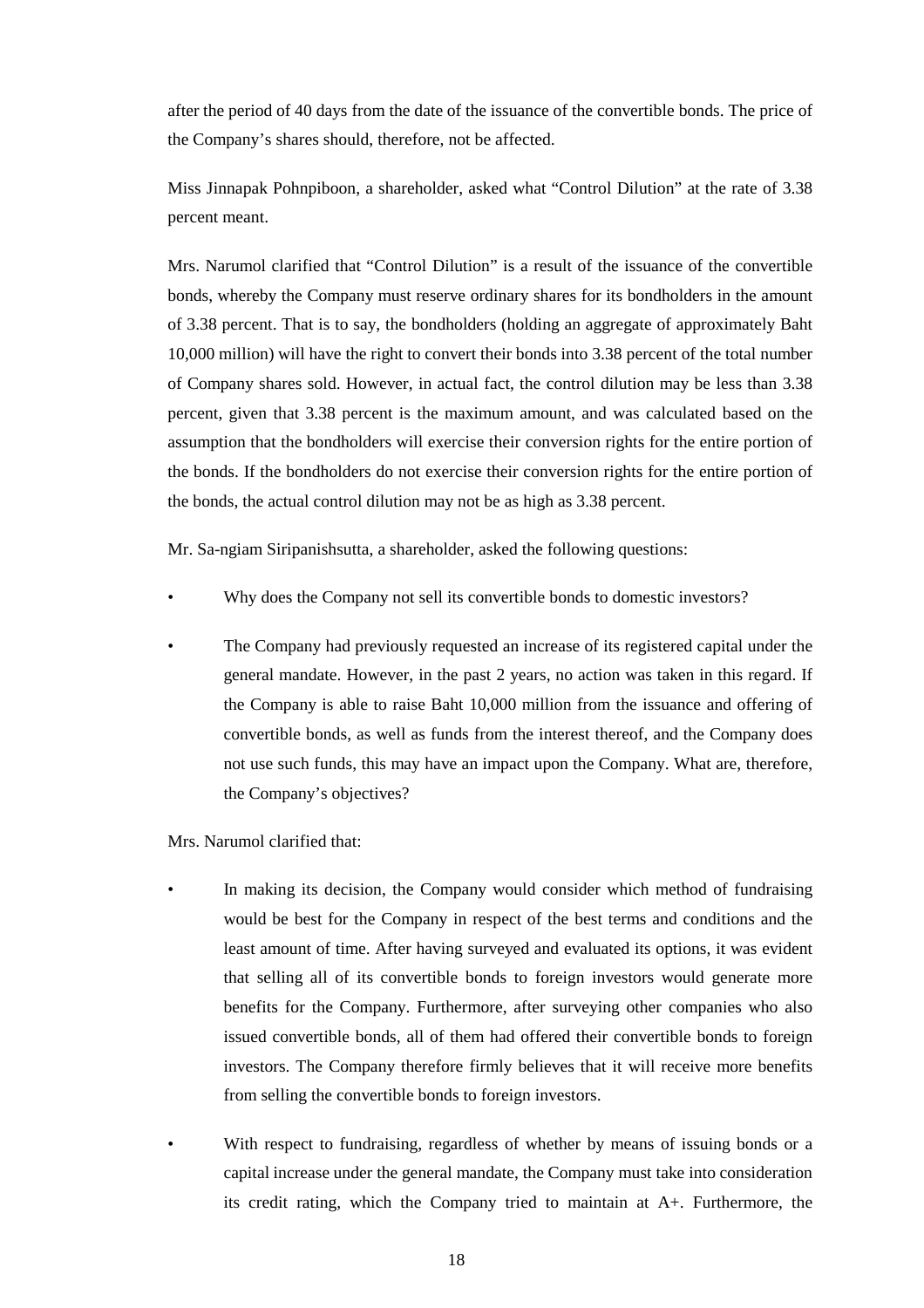Company had not raised funds without intending to use them. Even though the Company had not used the entire amount under the general mandate, the fact that the Company requested an increase of its capital under a general mandate was for the purpose of obtaining a financial tool. In the previous year, the Company used part of the funds from the general mandate to acquire Bangkok Hospital Phitsanulok. When using funds obtained from the general mandate, consideration must be given to the Company's benefit as the primary factor.

Mrs. Warunee Thipphayachai, a shareholder and proxy, opined that it is unnecessary for the Company to raise funds by issuing and offering its convertible bonds in this case.

Mr. Sittipat Traipong, a shareholder, asked why it is necessary to amend the Articles of Association to increase the foreign shareholding limit from 20 percent to 30 percent.

Mrs. Narumol clarified that, with respect to the amendment to the foreign shareholding restriction, this issue can be separated into two cases. In the first case, the ceiling is raised to 25 percent (previously 20 percent), as seen from the majority of the listed companies with shares in the SET 50 or SET 100 Indexes setting the foreign shareholding restriction at over 40 percent. In the second case, the Company will allocate an additional 5 percent as a reserve for the bondholders. Therefore, the Company would like to take this opportunity to obtain the approval of the shareholders at the same time, so that the Company's foreign shareholding restriction is line with that of other companies listed on the SET.

Mr. Sakchai Sakulmontri, a shareholder, asked the following questions:

- Who are the foreigners acquiring the Company's convertible bonds?
- Will the offering of convertible bonds be made at one time or on more than one occasion?
- What will be the debt-to-equity ratio of the Company after the issuance?
- Mr. Sakchai additionally suggested that the Company should carefully consider the matter regarding the issuance of newly issued shares by means of a general mandate.

The financial advisor from Phatra Securities Public Company Limited answered the questions as follows:

- The target investor group for the issuance and offering of the convertible bonds is that of foreign institutional investors.
- The offering period of the convertible bonds will depend upon the market opportunity and other factors, in order for the Company to obtain the best return. The final price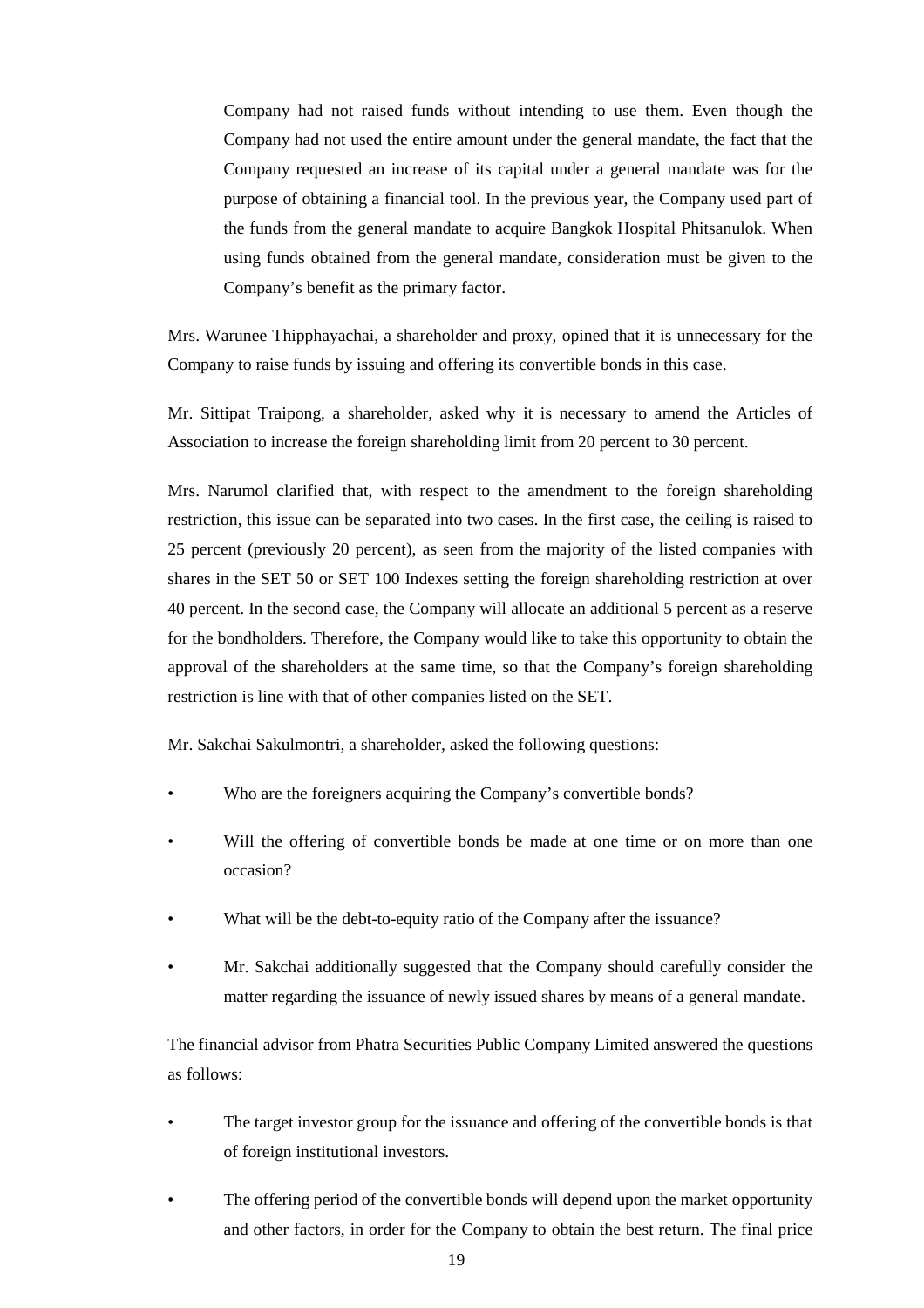and condition will be determined by the bookbuilding process, which means that the institutional investors will bid against each other for the best offering.

The financial advisor from Siam Commercial Bank Public Company Limited added that it is not the Company's intention not to sell convertible bonds to Thai investors, but according to the market survey, the offering of convertible bonds to foreign investors yields a substantial return on more attractive conditions than an offer to domestic investors. The Company, therefore, had finally decided to offer the convertible bonds to foreign investors.

Mrs. Narumol additionally clarified that, at present, the debt-to-equity ratio of the Company showed 0.5 per 1 and the fundraising of Baht 10,000 million on this occasion will result in the debt-to-equity ratio of the Company to increase to 0.7 per 1, provided however that, if the investors exercise their conversion rights, such ratio will decrease. Therefore, after the issuance of the convertible bonds, the Company will still be able to maintain its credit rating at A+.

Miss Jinnapak Pohnpiboon, a shareholder, enquired as to the criteria for the allocation of newly issued shares by means of general mandate which will be divided into two parts?

Mrs. Narumol clarified that the main purpose of the capital increase by means of general mandate is to accommodate a business expansion but not for the right offering for the existing shareholders. This is, therefore, to enhance the liquidity of the Company.

As no further questions were raised by the shareholders, the Meeting were therefore requested to vote approve the issuance and offering of convertible bonds in an amount not exceeding Baht 10,000 million or an equivalent amount in other currencies.

This agenda item must be approved by no less than three-fourths of the number of votes of the shareholders attending the Meeting and having the right to vote.

**Resolution:** The Meeting resolved to approve the issuance and offering of convertible bonds in an amount not exceeding Baht 10,000 million or an equivalent amount in other currencies, with details as proposed, and further granted the authorisation to the President and/or the Chief Financial Officer to determine the suitable market conditions and appropriate timing for the issuance and offering of the convertible bonds in the best interests of the shareholders, and that the President and/or the Chief Financial Officer shall also be empowered to do the following: -

(1) to determine or amend the details, procedures and other conditions related to the issuance and offering of convertible bonds as appropriate, including but not limited to, the terms and conditions of the convertible bonds, issue date, par value, offering price, interest rate, calculation and payment method of interest, conversion price, conversion ratio,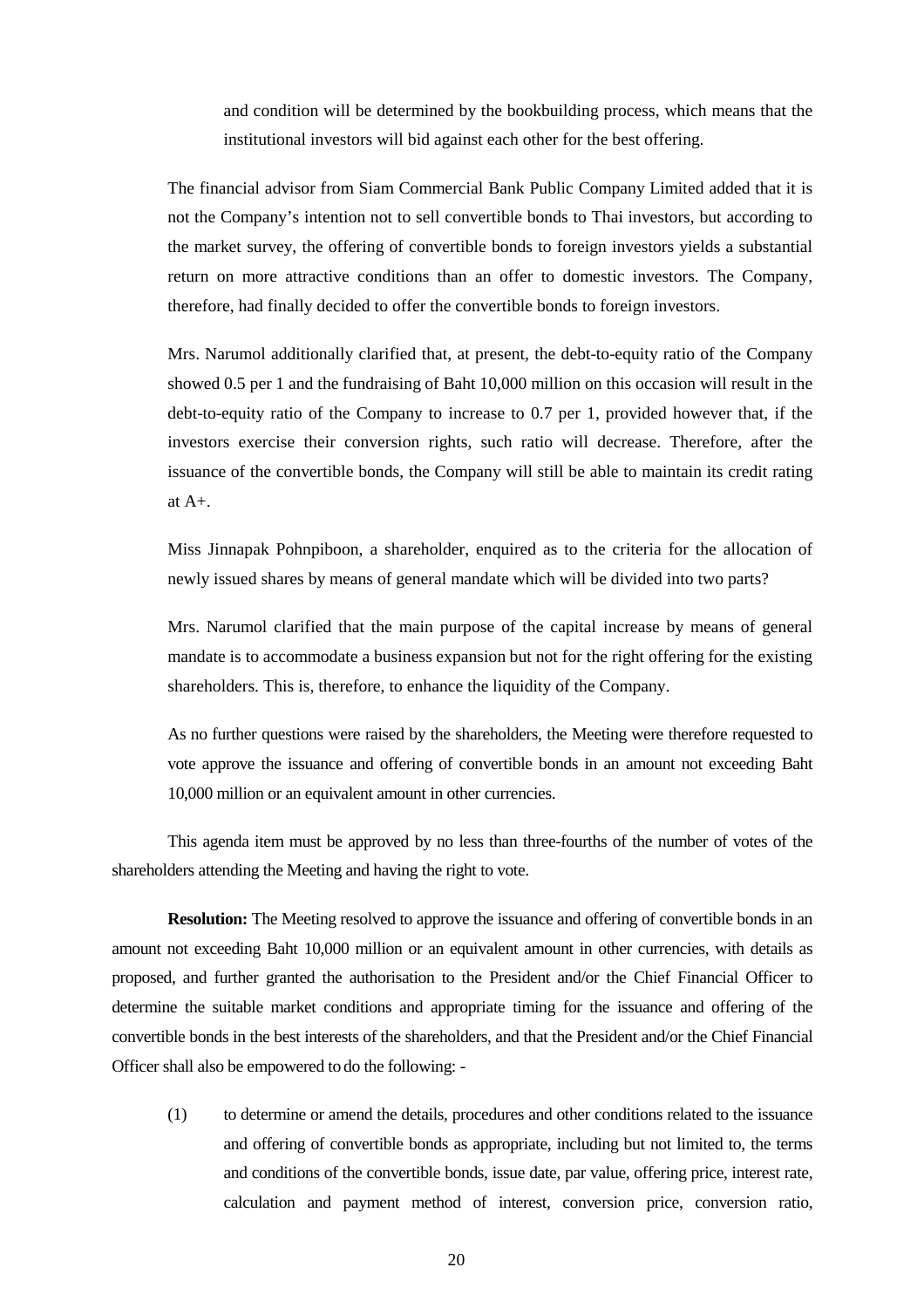conversion period, redemption price, redemption period, the last date for conversion, or to determine the adjustment events requiring the Company to issue additional underlying shares to accommodate a change of the exercise of conversion rights, and conditions for adjustment of conversion rights, conversion price and conversion ratio, provided that such determination or amendment made by the President and/or the Chief Financial Officer shall be within the scope approved by this meeting of shareholders, especially in relation to dilution effects to the shareholders, as provided in the preliminary information of the convertible bonds; and

(2) to enter into negotiations, agreements, and the execution and amendment of agreements, documents, applications for approval and necessary evidence required in relation to the issuance and offering of the convertible bonds, as well as to communicate and submit such applications for approval, together with the relevant documents and evidence to, and make any arrangement, or contact and/or perform any acts with, the Office of the Securities and Exchange Commission, the Stock Exchange of Thailand, government agencies and/or any other relevant agencies concerning the issuance and offering of convertible bonds, the listing of convertible bonds on an overseas stock exchange, and the listing of the newly issued ordinary shares from the exercise of convertible bonds on the Stock Exchange of Thailand.

|         | Number of votes |                |       | Percent* |  |  |
|---------|-----------------|----------------|-------|----------|--|--|
| Approve |                 | 11,836,755,237 | Votes | 97.8450  |  |  |
|         | Disapprove      | 24, 331, 534   | Votes | 0.2011   |  |  |
| Abstain |                 | 236, 371, 473  | Votes | 1.9539   |  |  |
| Total   |                 | 12,097,458,244 | Votes | 100.00   |  |  |

**Remarks:** \* equal to the total number of votes of the shareholders attending the meeting and having the right to vote

**Agenda Item 3: To consider and approve (i) the cancellation of the increase in the registered capital of the Company and the allocation of 1,549,095,640 ordinary shares under the general mandate as previously approved by the 2014 Annual General Meeting of Shareholders and (ii) the reduction of the registered capital of the Company by the amount of Baht 154,909,564 from the existing registered capital of Baht 1,704,005,218 to Baht 1,549,095,654, by cancelling 1,549,095,640 shares authorized but unissued, at a par value of Baht 0.10 per share and the amendment to Clause 4 of the Memorandum of Association of the Company to be in line with the reduction of the Company's registered capital** 

Mr. Weerawong proposed that the Meeting consider and approve the following matters: -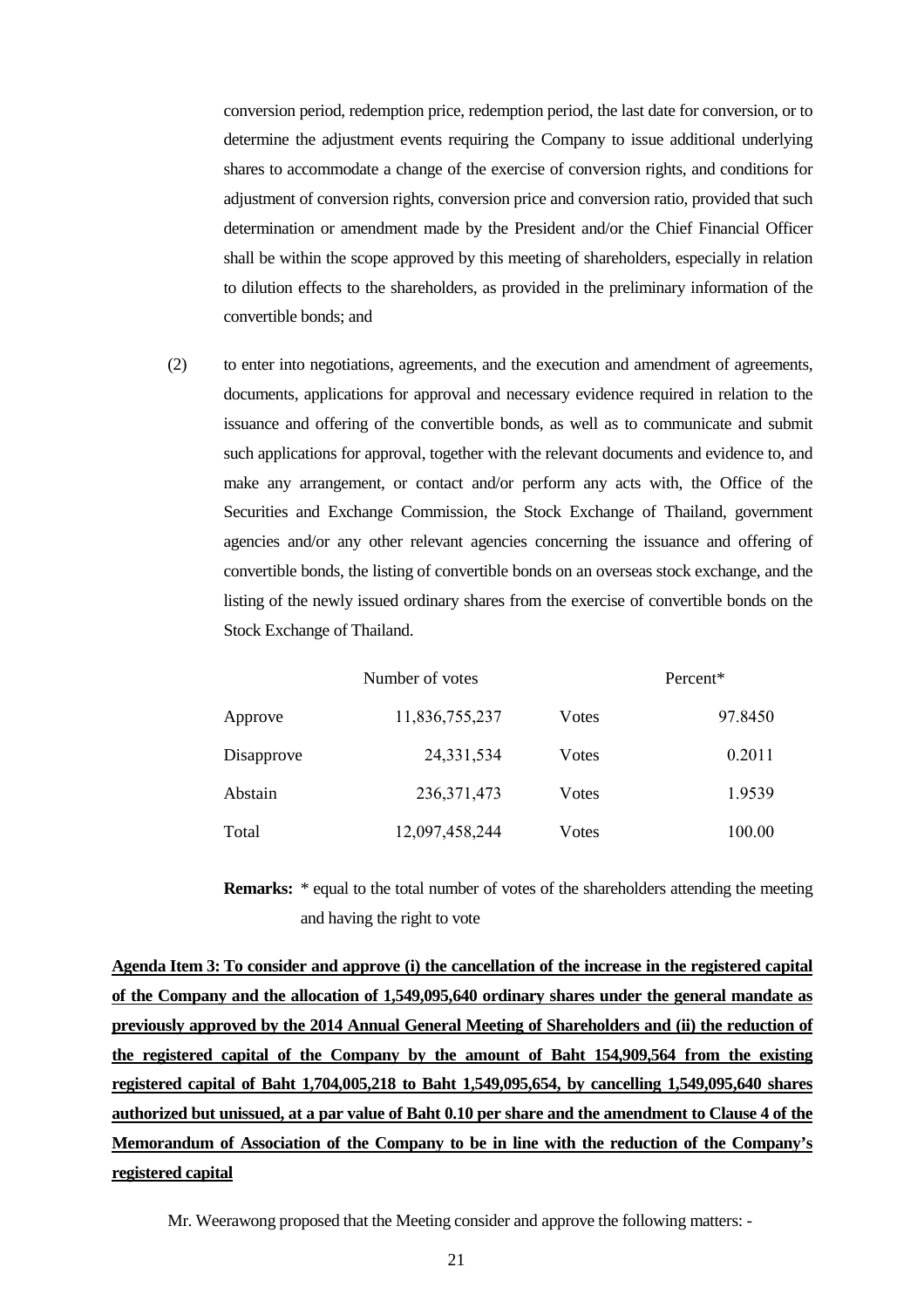(1) To cancel the increase in the registered capital of the Company and the allocation of 1,549,095,640 ordinary shares, at a par value of Baht 0.10 per share, under the general mandate as previously approved by the 2014 Annual General Meeting of Shareholders;

(2) To reduce the registered capital of the Company by the amount of Baht 154,909,564 from the existing registered capital of Baht 1,704,005,218 to Baht 1,549,095,654, by cancelling 1,549,095,640 authorized but unissued shares, at a par value of Baht 0.10 per share; and

(3) To amend Clause 4 of the Memorandum of Association of the Company to be in line with the reduction of the Company's registered capital, by cancelling the existing provision and replacing it with the following provision which reads as follows: -

#### **New version**:

|  | "Clause 4. Registered Capital Baht 1,549,095,654 |      |                       | (one billion, five hundred and<br>forty–nine million, ninety–five<br>thousand, six hundred and<br>fifty-four baht)                 |  |  |  |
|--|--------------------------------------------------|------|-----------------------|------------------------------------------------------------------------------------------------------------------------------------|--|--|--|
|  | Divided into                                     |      | 15,490,956,540 shares | (fifteen billion, four hundred<br>and ninety million, nine<br>hundred and fifty-six<br>thousand, five hundred and<br>forty shares) |  |  |  |
|  | Par value                                        | Baht | 0.10                  | (ten satang)                                                                                                                       |  |  |  |
|  | Categorized into:                                |      |                       |                                                                                                                                    |  |  |  |
|  | Ordinary shares                                  |      | 15,490,956,540 shares | (fifteen billion, four hundred<br>and ninety million, nine<br>hundred and fifty-six<br>thousand, five hundred and<br>forty shares) |  |  |  |
|  | Preference shares                                |      | — shares              | $(-)^"$                                                                                                                            |  |  |  |

This agenda item requires a vote of not less than three–fourths of the total number of votes of shareholders who attends the meeting and have the right to vote.

**Resolution:** The Meeting resolved to approve (i) the cancellation of the increase in the registered capital of the Company and the allocation of 1,549,095,640 ordinary shares under the general mandate, as previously approved by the 2014 Annual General Meeting of Shareholders; and (ii) the reduction of the registered capital of the Company by the amount of Baht 154,909,564, from the existing registered capital of Baht 1,704,005,218 to Baht 1,549,095,654, by cancelling 1,549,095,640 authorized but unissued shares, at a par value of Baht 0.10 per share and the amendment to Clause 4 of the Memorandum of Association of the Company to be in line with the reduction of the Company's registered capital, as proposed in all respects.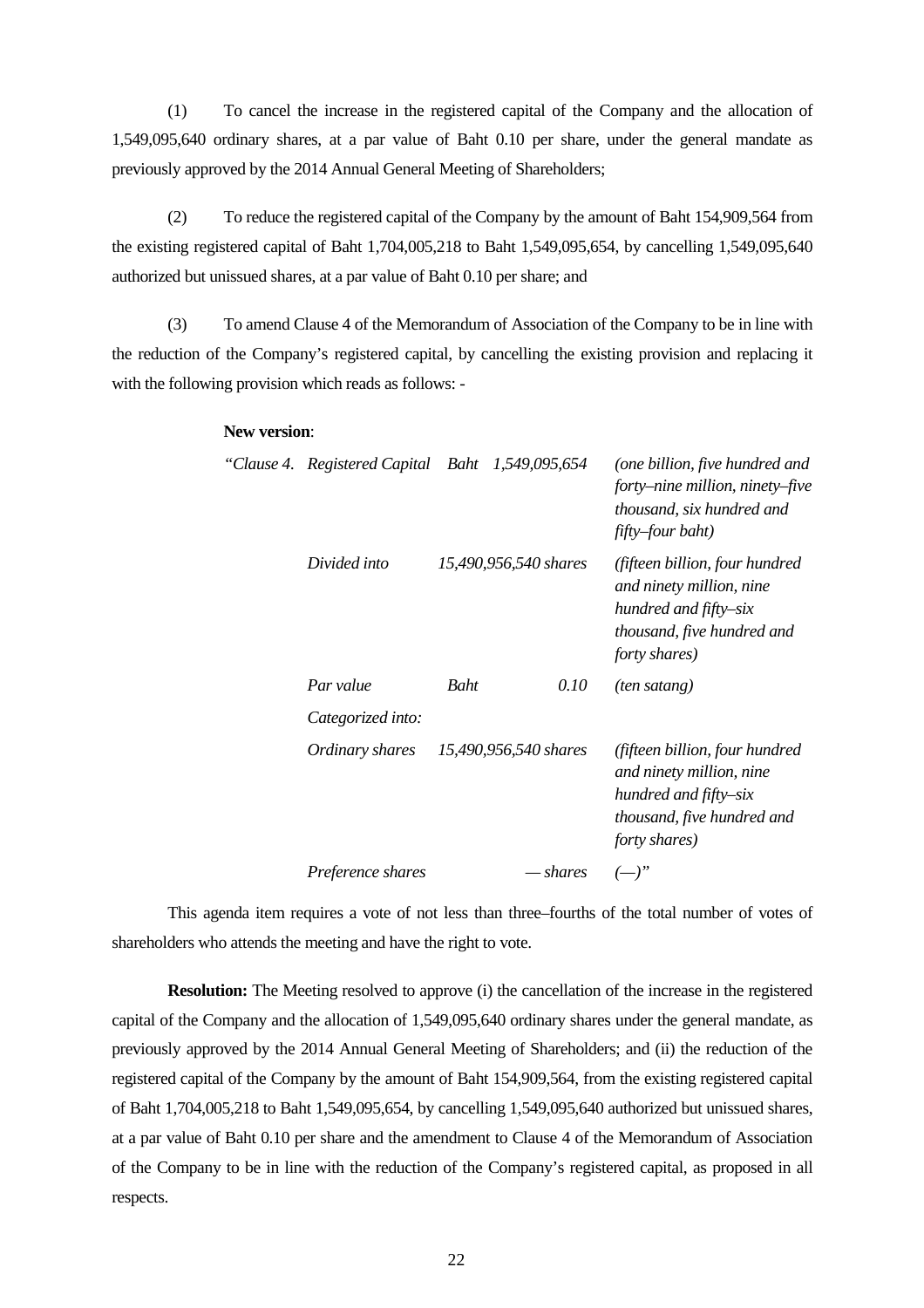|            | Number of votes |       |         |  |
|------------|-----------------|-------|---------|--|
| Approve    | 11,889,652,968  | Votes | 97.8880 |  |
| Disapprove | 20,176,301      | Votes | 0.1661  |  |
| Abstain    | 236, 350, 375   | Votes | 1.9459  |  |
| Total      | 12,146,179,644  | Votes | 100.00  |  |

**Remarks:** \* equal to the total number of votes of the shareholders attending the meeting and having the right to vote

# **Agenda Item 4: To consider and approve the increase in the registered capital of the Company by the amount of Baht 100,691,217.40 from the existing registered capital of Baht 1,549,095,654 to Baht 1,649,786,871.40 by issuing 1,006,912,174 newly issued ordinary shares at a par value of Baht 0.10 per share and the amendment to Clause 4 of the Memorandum of Association of the Company to be in line with the increase in the Company's registered capital**

Mr. Weerawong proposed that the Meeting consider and approve the increase in the registered capital of the Company by the amount of Baht 100,691,217.40, from the existing registered capital of Baht 1,549,095,654 to Baht 1,649,786,871.40, by issuing 1,006,912,174 newly issued ordinary shares at a par value of Baht 0.10 per share (divided into: (a) newly issued ordinary shares to support the conversion of the convertible bonds in the amount not exceeding 542,183,478 shares; and (b) newly issued ordinary shares under the general mandate in the amount not exceeding 464,728,696 shares), and the amendment to Clause 4 of the Memorandum of Association of the Company to be in line with the increase in the Company's registered capital, by cancelling the existing provision and replacing it with the following provision which reads as follows:

#### **New version**:

| "Clause 4. |                   | Registered Capital Baht1,649,786,871.40 |      | (one billion, six hundred and<br>forty–nine million, seven<br>hundred and eighty-six<br>thousand, eight hundred and<br>seventy–one baht and forty<br>satang) |  |
|------------|-------------------|-----------------------------------------|------|--------------------------------------------------------------------------------------------------------------------------------------------------------------|--|
|            | Divided into      | 16,497,868,714 shares                   |      | (sixteen billion, four hundred<br>and ninety–seven million,<br>eight hundred and sixty-eight<br>thousand, seven hundred and<br>fourteen shares)              |  |
|            | Par value         | <b>Baht</b>                             | 0.10 | (ten satang)                                                                                                                                                 |  |
|            | Categorized into: |                                         |      |                                                                                                                                                              |  |
|            | Ordinary shares   | 16,497,868,714 shares                   |      | (sixteen billion, four hundred<br>and ninety–seven million,                                                                                                  |  |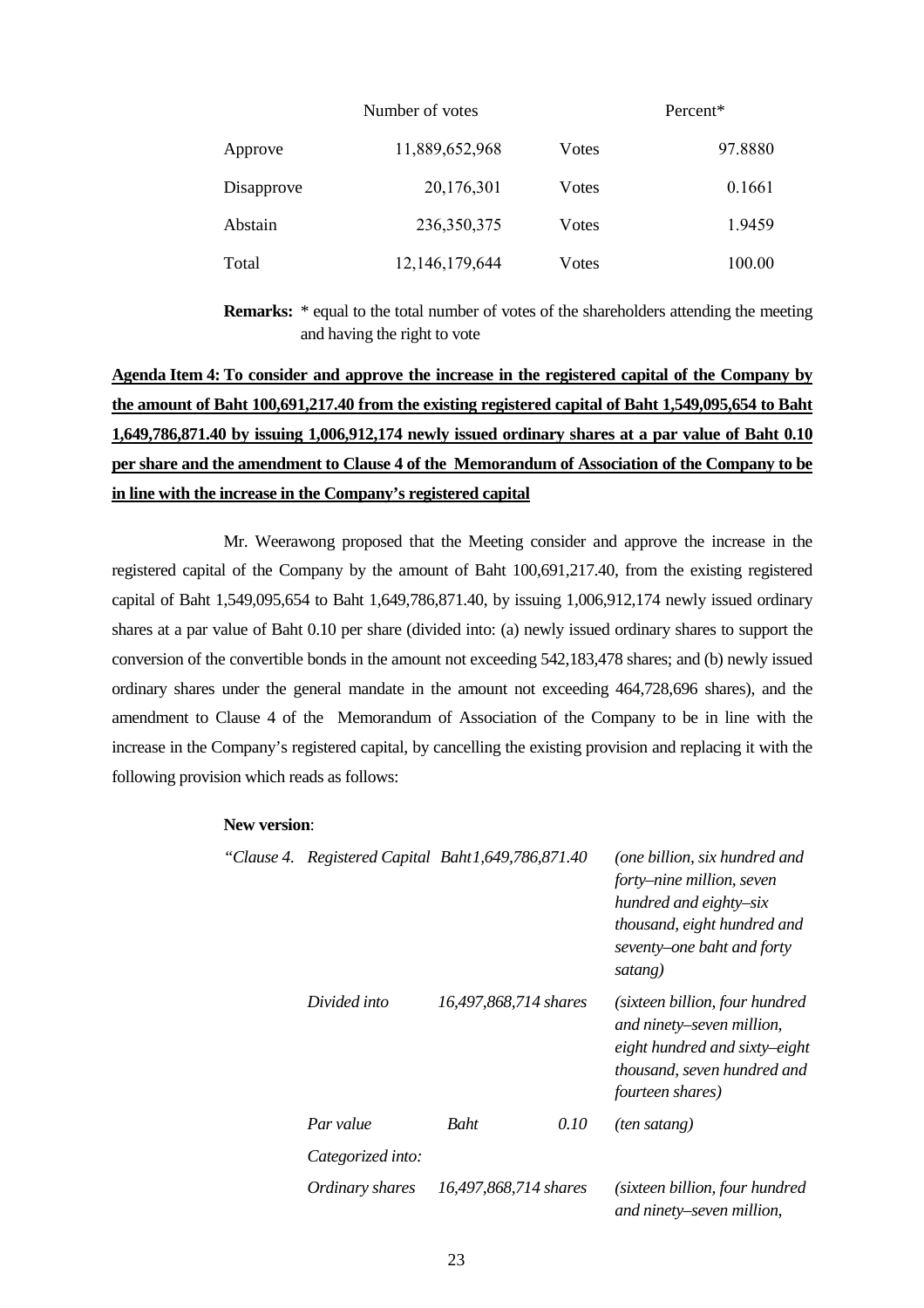*eight hundred and sixty–eight thousand, seven hundred and fourteen shares)* 

# *Preference shares — shares (—)"*

This agenda item requires a vote of not less than three–fourths of the total number of votes of shareholders who attend the meeting and have the right to vote.

**Resolution:** The Meeting resolved to approve the increase in the registered capital of the Company by the amount of Baht 100,691,217.40, from the existing registered capital of Baht 1,549,095,654 to Baht 1,649,786,871.40, by issuing 1,006,912,174 newly issued ordinary shares at a par value of Baht 0.10 per share, and the amendment to Clause 4 of the Memorandum of Association of the Company to be in line with the increase in the Company's registered capital, as proposed in all respects.

|            | Number of votes |               | Percent* |  |
|------------|-----------------|---------------|----------|--|
| Approve    | 11,889,473,335  | <b>V</b> otes | 97.8865  |  |
| Disapprove | 739,616         | <b>V</b> otes | 0.0061   |  |
| Abstain    | 255,966,693     | <b>V</b> otes | 2.1074   |  |
| Total      | 12,146,179,644  | <b>V</b> otes | 100.00   |  |

**Remarks:** \* equal to the total number of votes of the shareholders attending the meeting and having the right to vote

# **Agenda Item 5: To consider and approve the allocation of the newly issued ordinary shares of the Company**

Mr. Weerawong proposed that the Meeting consider and approve the allocation of newly issued ordinary shares of the Company in the amount not exceeding 1,006,912,174 shares with a par value of Baht 0.10 per share as follows: -

5.1 To allocate up to 542,183,478 newly issued ordinary shares with a par value of Baht 0.10 per share (representing 3.5 percent of the Company's paid–up capital), in order to reserve for the exercise of conversion rights of the convertible bonds.

In this regard, the conversion price of the newly issued ordinary shares will not be lower than 90 percent of the weighted average price of the Company's shares traded on the Stock Exchange of Thailand for 15 consecutive days prior to the date the Board of Directors resolved to propose to this Extraordinary General Meeting of Shareholders No. 1/2014 to consider and approve the issuance and offering of ordinary shares to reserve for the convertible bonds.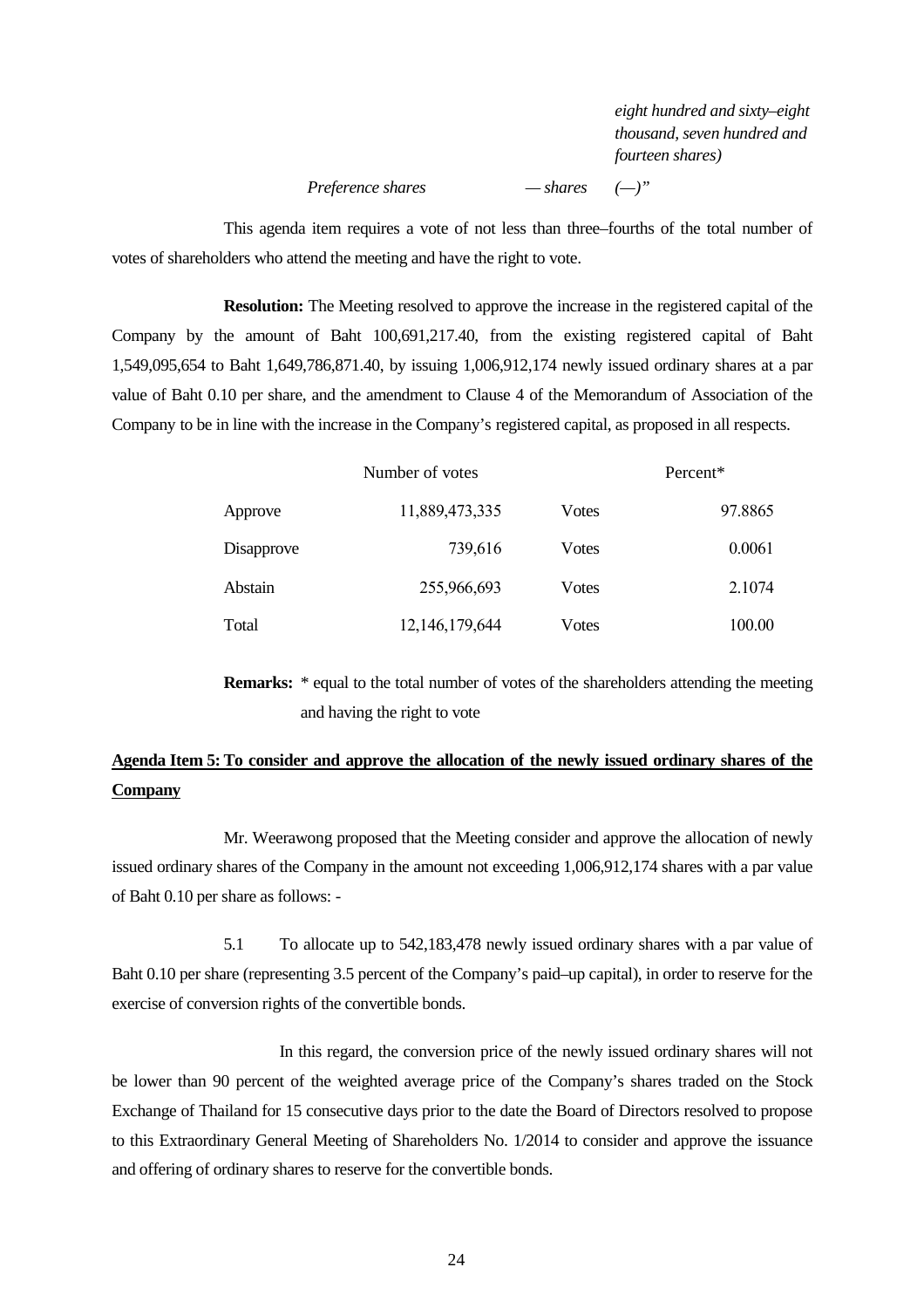The weighted average price of the Company's shares traded on the Stock Exchange of Thailand during the periods between 28 May 2014 through 17 June 2014 was equivalent to Baht 16.51 per share.

5.2 To allocate up to 464,728,696 newly issued ordinary shares under the general mandate at a par value of Baht 0.10 per share, as follows: -

5.2.1 To allocate up to 232,364,348 newly issued ordinary shares, representing 1.5 percent of the Company's paid–up capital to be offered on a public offering basis; and

5.2.2 To allocate up to 232,364,348 newly issued ordinary shares representing 1.5 percent of the Company's paid–up capital to be offered on a private placement basis.

In this regard, the allocation of the newly issued ordinary shares under the general mandate pursuant to Item 5.2 shall be subject to the following conditions:

(1) The allocation of the newly issued ordinary shares pursuant to Item 5.2.1 or 5.2.2 or both shall not, in aggregate, exceed 1.5 percent of the Company's paid–up capital as at the date on which the Board of Directors resolved to approve the capital increase, or totaling not exceeding 232,364,348 shares;

(2) The newly issued ordinary shares shall not be allocated to the connected persons under the Notification of the Capital Market Supervisory Board No. TorJor. 21/2551 Re: Rules on Connected Transactions (as amended) and the Notification of the Board of Governors of the Stock Exchange of Thailand Re: Disclosure of Information and Other Acts of Listed Companies concerning Connected Transactions B.E. 2546 (2003) (as amended);

(3) The offering price shall not be a price below the market price pursuant to the Notification of the Capital Market Supervisory Board concerning the Application for and Granting of Permission to Offer Newly Issued Shares (as amended); and

(4) The allocation of the newly issued ordinary shares shall be completed by no later than the date the Company holds its next Annual General Meeting of Shareholders or the date the Company is required by law to hold the next Annual General Meeting of Shareholders, whichever is earlier.

In connection with the allocation of 1,006,912,174 newly issued ordinary shares, the Board of Directors deems it appropriate that the meeting of shareholders further consider and approve the following matters: -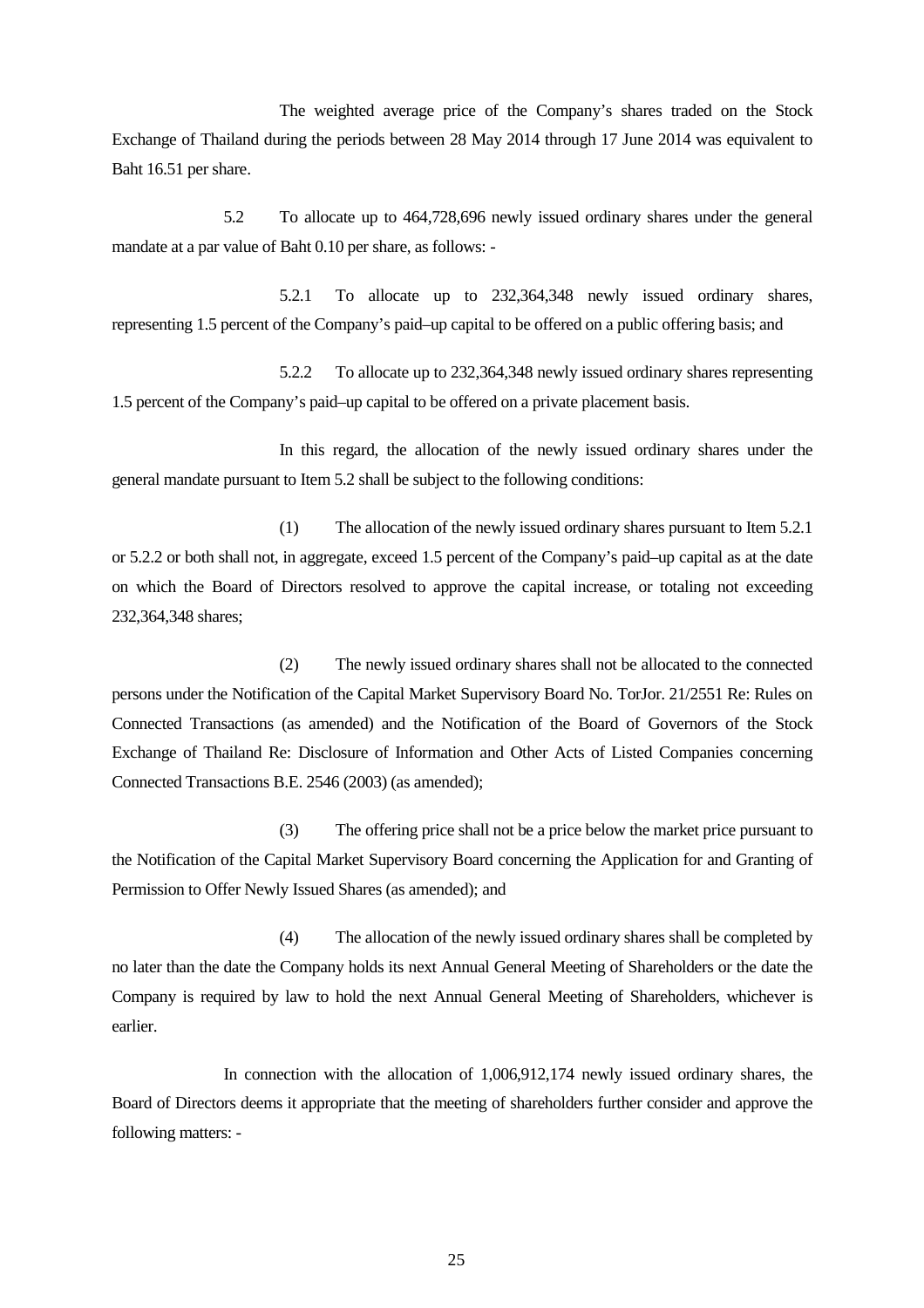(a) The President and/or the Chief Financial Officer shall be empowered to determine details and conditions in connection with the allocation of the newly issued ordinary shares as specified in Item 5.1; and

(b) The Board of Directors shall be empowered to determine details and conditions in connection with the allocation of the newly issued ordinary shares under the general mandate as specified in Item 5.2.

In this regard, the powers to determine details in connection with the allocation of the newly issued ordinary shares include:

(1) offering of the Company's newly issued ordinary shares, whether in a single or in multiple allocations, the offering period, the determination of the offering price, the share payment, and other terms and conditions relating to the allocation of the newly issued shares;

(2) entering into negotiations, agreements and execution of the documents and the relevant agreements in connection with the allocation of the newly issued shares; and

(3) execution of any relevant applications for approval, requests for waiver and necessary evidence in connection with the allocation and offering of the newly issued ordinary shares and listing of such shares on the Stock Exchange of Thailand, as well as to communicate and submit such applications for approval, requests for waiver, documents and evidence to, and make any arrangement, contact and/or perform any acts with, the Office of the Securities and Exchange Commission, the Stock Exchange of Thailand, government agencies or any other relevant agencies, including performing any acts necessary for the purpose of the allocation and offering of the newly issued ordinary shares of the Company.

This agenda item requires majority votes of the shareholders attending the meeting and casting their votes.

**Resolution:** The Meeting resolved to approve the allocation of the newly issued ordinary shares of the Company, as well as the authorization to the President and/or the Chief Financial Officer and the Board of Directors, as proposed in all respects.

|            | Number of votes |       | Percent* |  |
|------------|-----------------|-------|----------|--|
| Approve    | 11,804,383,354  | Votes | 99.2781  |  |
| Disapprove | 85,837,097      | Votes | 0.7219   |  |
| Abstain    | 255,959,193     | Votes |          |  |
| Total      | 12,146,179,644  | Votes | 100.00   |  |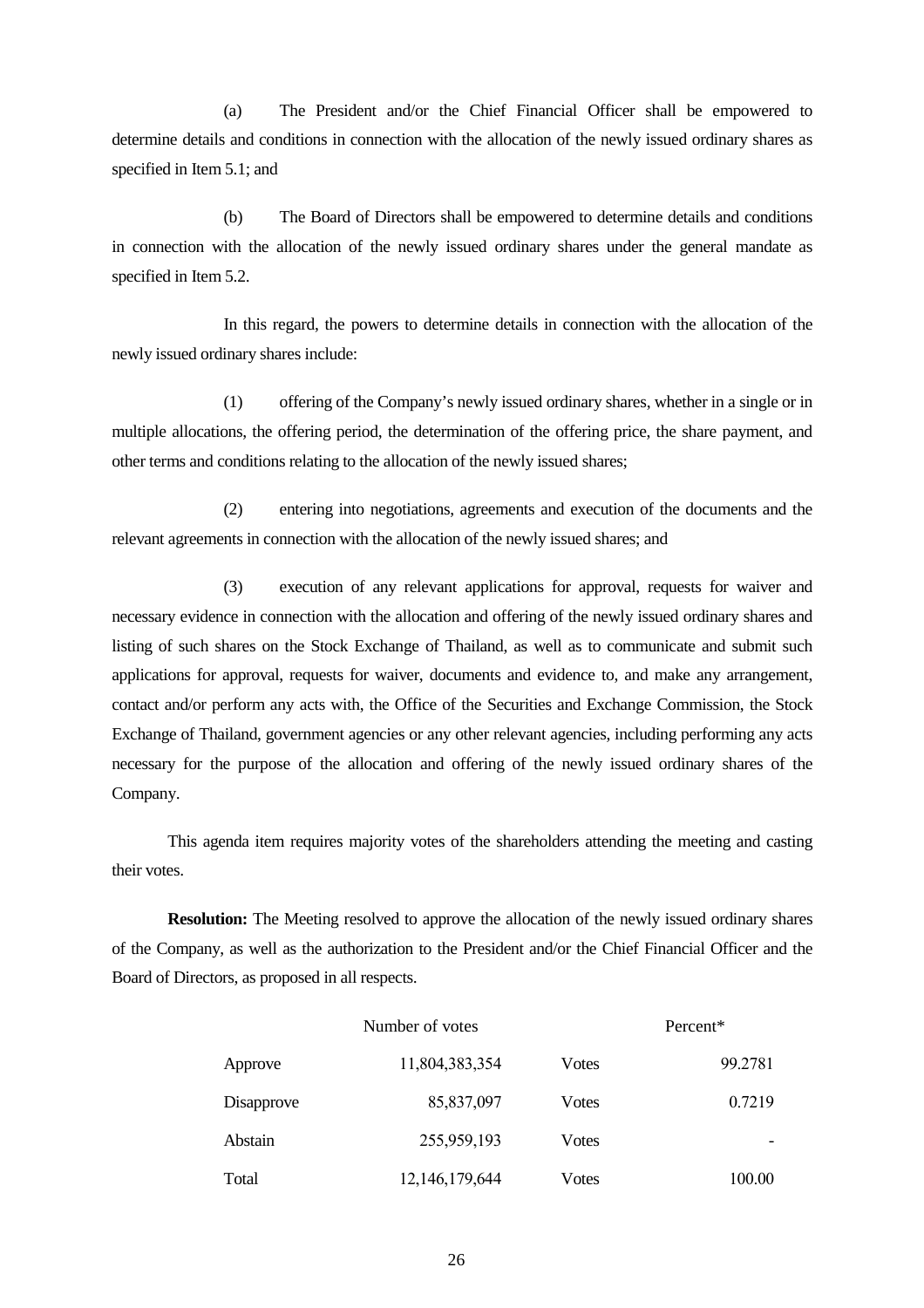**Remarks:** \* equal to the total number of votes of the shareholders attending the meeting and casting their votes

# **Agenda Item 6: To consider and approve the amendment to Article 9 of the Company's Articles of Association (foreign shareholding restriction)**

Mr. Weerawong proposed that the Meeting consider and approve the increase in the foreign shareholding from 20 percent of the total issued shares of the Company to be as follows:

6.1 General cases — 25 percent of the total issued shares of the Company

6.2 To support the conversion rights of the convertible bonds — 30 percent of the total issued shares of the Company, 5 percent of which shall be reserved for the exercise of the conversion rights by holders of the convertible bonds issued and offered for sale pursuant to Agenda Item 2, as well as every subsequent transferee of such shares.

The Articles 9 of the Company's Articles of Association (Foreign Shareholding Restriction) shall be amended by cancelling the existing provision and replacing it with the following provision which reads as follows:

### **Existing provision of Article 9**

*"Article 9. The Company's shares can be freely transferred, unless such share transfer would cause the shareholding proportion of foreigners to exceed 20 per cent of the total issued shares of the Company.* 

*Foreigners may hold new shares issued pursuant to the exercise of the conversion rights under the convertible bonds issued pursuant to the resolutions of the Extraordinary General Meeting of Shareholders No. 1/2006 held on 19 June 2006, despite the foreign shareholdings in the Company exceeding 20 per cent of the total issued shares of the Company, but such foreign shareholdings must not exceed 30 per cent of the total issued shares of the Company. The foreign shareholdings exceeding 20 per cent but not exceeding 30 per cent of the total issued shares of the Company shall apply only to foreigners acquiring shares from the exercise of the conversion rights of the convertible bonds pursuant to this second paragraph, as well as every subsequent transferees."* 

#### **New provision of Article 9**

*"Article 9. The Company's shares can be freely transferred, unless such share transfer would cause the shareholding proportion of foreigners to exceed 25 per cent of the total issued shares of the Company.* 

*Foreigners may hold new shares issued pursuant to the exercise of the conversion rights under the convertible bonds offered in whole to offshore investors, pursuant to the resolutions of the Extraordinary General Meeting of Shareholders No.1/2014 held on 5 August 2014, despite the foreign shareholdings in the Company exceeding 25 per cent of the total issued shares of the Company, but such foreign shareholdings must not exceed 30 per cent of the total issued shares of the Company. The foreign shareholdings exceeding 25 per cent but not exceeding 30 per cent of the total issued shares of the Company shall apply only to foreigners acquiring shares from the exercise of conversion rights of the convertible bonds pursuant to this second paragraph, as well as every subsequent transferees."* 

This agenda item requires a vote of not less than three–fourths of the total number of votes of shareholders who attend the meeting and have the right to vote.